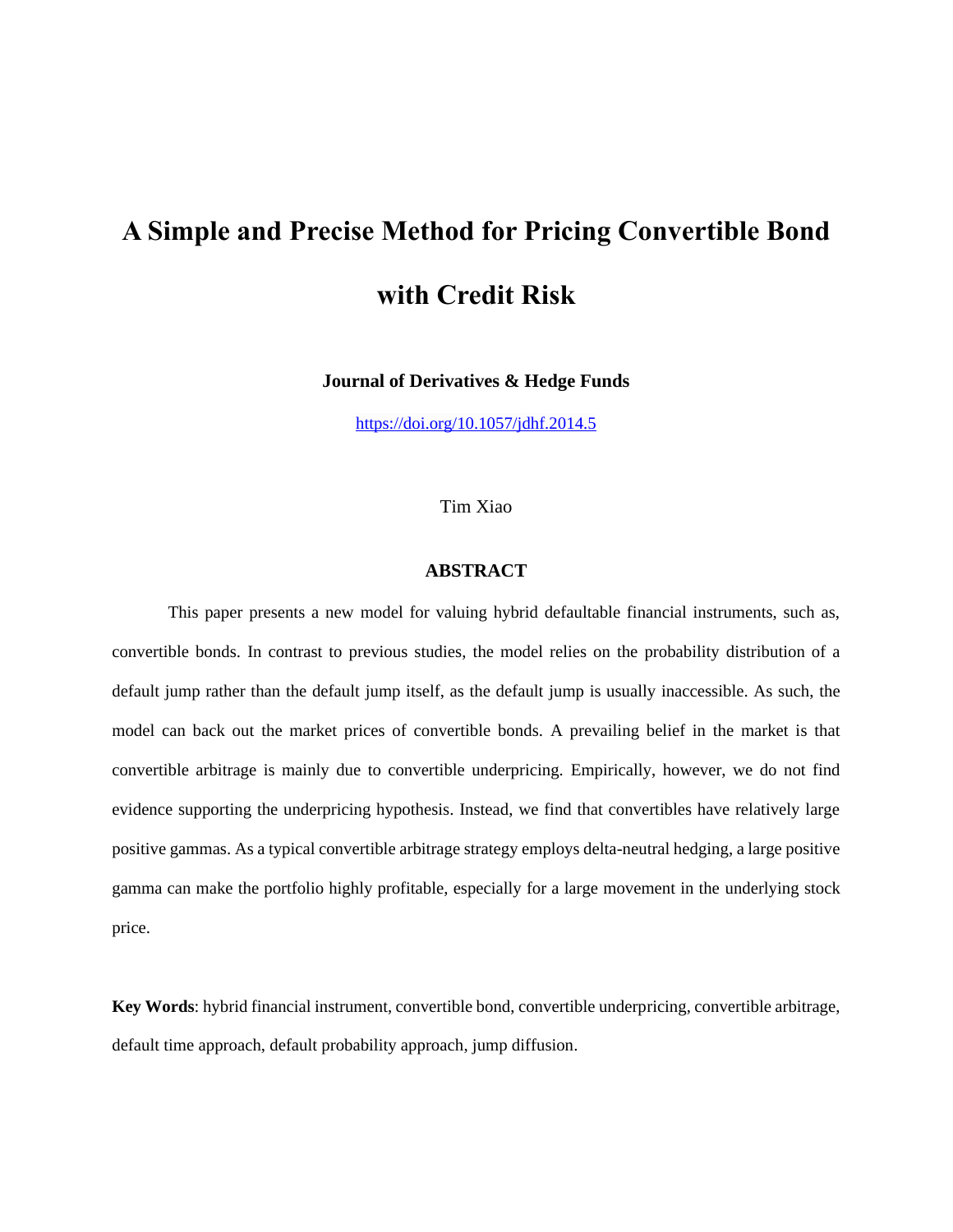# **1. Introduction**

A company can raise capital in financial markets either by issuing equities, bonds, or hybrids (such as convertible bonds). From an investor's perspective, convertible bonds with embedded optionality offer certain benefits of both equities and bonds – like the former, they have the potential for capital appreciation and like the latter, they offer interest income and safety of principal. The convertible bond market is of primary global importance.

There is a rich literature on the subject of convertible bonds. Arguably, the first widely adopted model among practitioners is the one presented by Goldman Sachs (1994) and then formalized by Tsiveriotis and Fernandes (1998). The Goldman Sachs' solution is a simple one factor model with an equity binomial tree to value convertible bonds. The model considers the probability of conversion at every node. If the convertible is certain to remain a bond, it is then discounted by a risky discount rate that reflects the credit risk of the issuer. If the convertible is certain to be converted, it is then discounted by the risk-free interest rate that is equivalent to default free.

Tsiveriotis and Fernandes (1998) argue that in practice one is usually uncertain as to whether the bond will be converted, and thus propose dividing convertible bonds into two components: a bond part that is subject to credit risk and an equity part that is free of credit risk. A simple description of this model and an easy numerical example in the context of a binomial tree can be found in Hull (2003).

Grimwood and Hodges (2002) indicate that the Goldman Sachs model is incoherent because it assumes that bonds are susceptible to credit risk but equities are not. Ayache *et al* (2003) conclude that the Tsiveriotis-Fernandes model is inherently unsatisfactory due to its unrealistic assumption of stock prices being unaffected by bankruptcy. To correct this weakness, Davis and Lischka (1999), Andersen and Buffum (2004), Bloomberg (2009), and Carr and Linetsky (2006) etc., propose a jump-diffusion model to explore defaultable stock price dynamics. They all believe that under a risk-neutral measure the expected rate of return on a defaultable stock must be equal to the risk-free interest rate. The jump-diffusion model characterizes the default time/jump directly.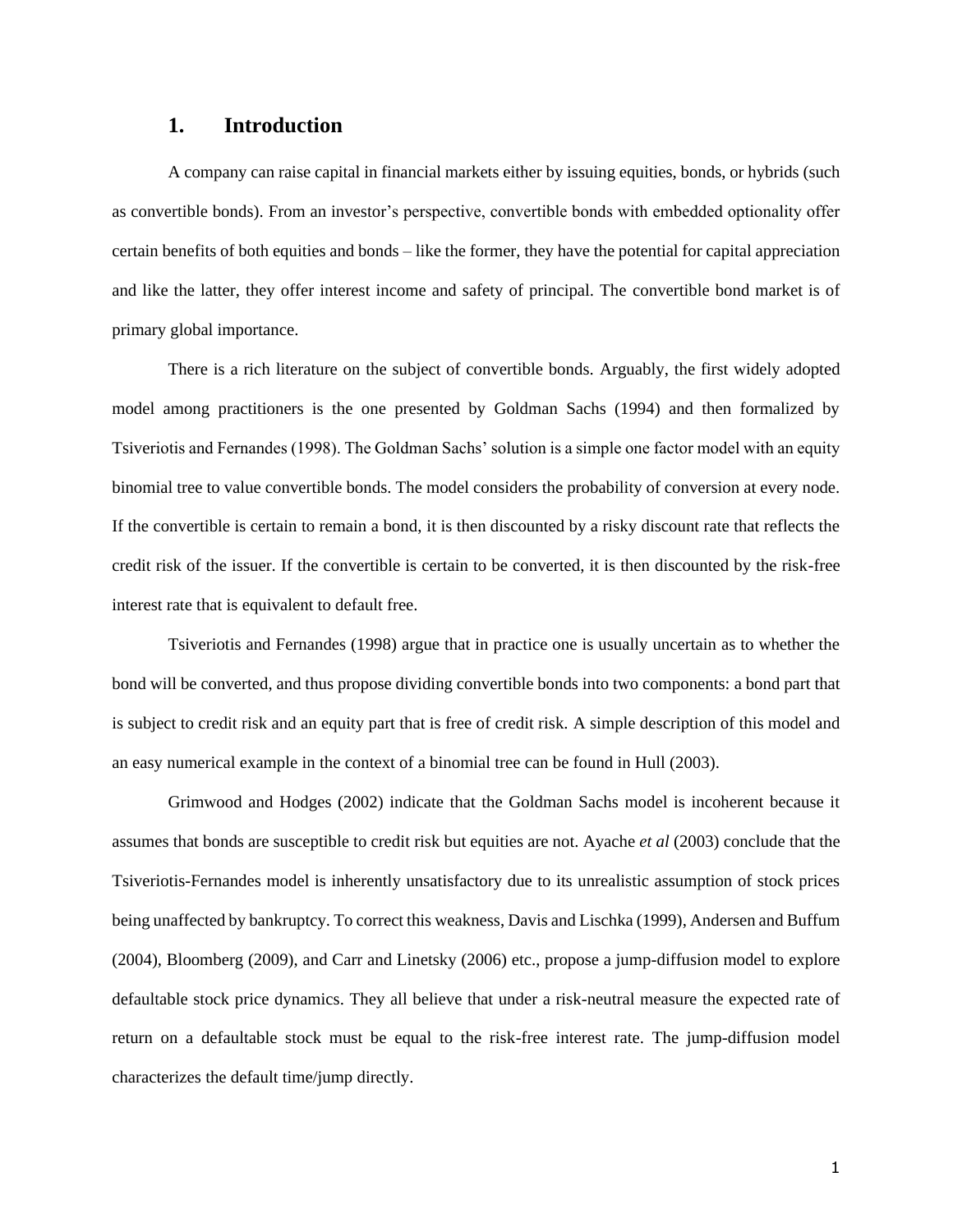The jump-diffusion model was first introduced by Merton (1976) in the market risk context for modeling asset price behavior that incorporates small day-to-day diffusive movements together with larger randomly occurring jumps. Over the last decade, people attempt to propagate the model from the market risk domain to the credit risk arena. At the heart of the jump-diffusion models lies the assumption that the total expected rate of return to the stockholders is equal to the risk-free interest rate under a risk-neutral measure.

Although we agree that under a risk-neutral measure the market price of risk and risk preferences are irrelevant to asset pricing (Hull, 2003) and thereby the expectation of a risk-free<sup>1</sup> asset grows at the riskfree interest rate, we are not convinced that the expected rate of return on a defaultable asset must be also equal to the risk-free rate. We argue that unlike market risk, credit risk actually has a significant impact on asset prices. This is why regulators, such as International Accounting Standards Board (IASB), Basel Committee on Banking Supervision (BCBS), etc. require financial institutions to report a credit value adjustment (CVA) in addition to the risk-free mark-to-market (MTM) value to reflect credit risk (Xiao, 2013). By definition, a CVA is the difference between the risk-free value and the risky value of an asset/portfolio subject to credit risk. CVA implies that the risk-free value should not be equal to the risky value in the presence of default risk. As a matter of fact, we will prove that the expected return of a defaultable asset under a risk-neutral measure actually grows at a risky rate rather than the risk-free rate. This conclusion is very important for risky valuation.

Because of their hybrid nature, convertible bonds attract different type of investors. Especially, convertible arbitrage hedge funds play a dominant role in primary issues of convertible debt. In fact, it is believed that hedge funds purchase 70% to 80% of the convertible debt offered in primary markets. A prevailing belief in the market is that convertible arbitrage is mainly due to convertible underpricing (i.e., the model prices are on average higher than the observed trading prices) (see Ammann *et al* (2003), Calamos (2011), Choi *et al* (2009), Loncarski *et al* (2009), etc.). However, Agarwal *et al* (2007) and Batta *et al* (2007)

<sup>1</sup> Here, *risk-free* means free of credit risk, but not necessarily of market risk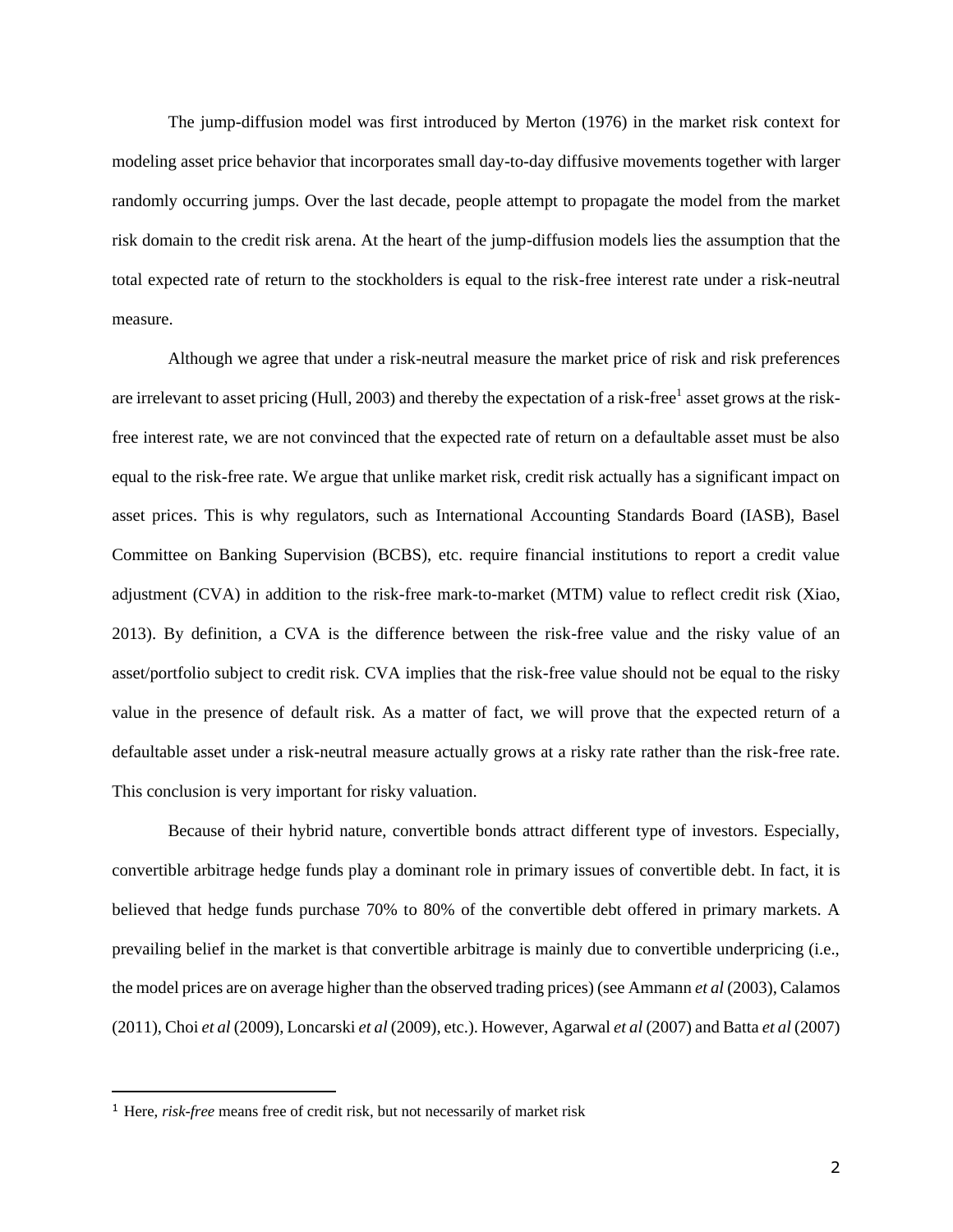argue that the excess returns from convertible arbitrage strategies are not mainly due to underpricing, but rather partly due to illiquid. Calamos (2011) believes that arbitrageurs in general take advantage of volatility. A higher volatility in the underlying equity translates into a higher value of the equity option and a lower conversion premium. Multiple views reveal the complexity of convertible arbitrage, involving taking positions in the convertible bond and the underlying asset that hedges certain risks but leaves managers exposed to other risks for which they reap a reward.

This article makes a theoretical and empirical contribution to the study of convertible bonds. In contrast to the above mentioned literature, we present a model that is based on the probability distribution (or intensity) of a default jump (or a default time) rather than the default jump itself, as the default jump is usually inaccessible (see Duffie and Huang (1996), Jarrow and Protter (2004), etc).

We model both equities and bonds as defaultable in a consistent way. When a firm goes bankrupt, the investors who take the least risk are paid first. Secured creditors have the best chances of seeing the value of their initial investments come back to them. Bondholders have a greater potential for recovering some their losses than stockholders who are last in line to be repaid and usually receive little, if anything. The default proceedings provide a justification for our modeling assumptions: Different classes of securities issued by the same company have the same default probability but different recovery rates. Given this model, we are able to back out the market prices.

Valuation under our risky model can be solved by common numerical methods, such as, Monte Carlo simulation, tree/lattice approaches, or partial differential equation (PDE) solutions. The PDE algorithm is elaborated in this paper, but of course the methodology can be easily extended to tree/lattice or Monte Carlo.

Using the model proposed, we conduct an empirical study of convertible bonds. We obtain a data set from FinPricing (2013). The data set contains 164 convertible bonds and 2 years of daily market prices as well as associated interest rate curves, credit curves, stock prices, implied Black-Scholes volatilities and recovery rates.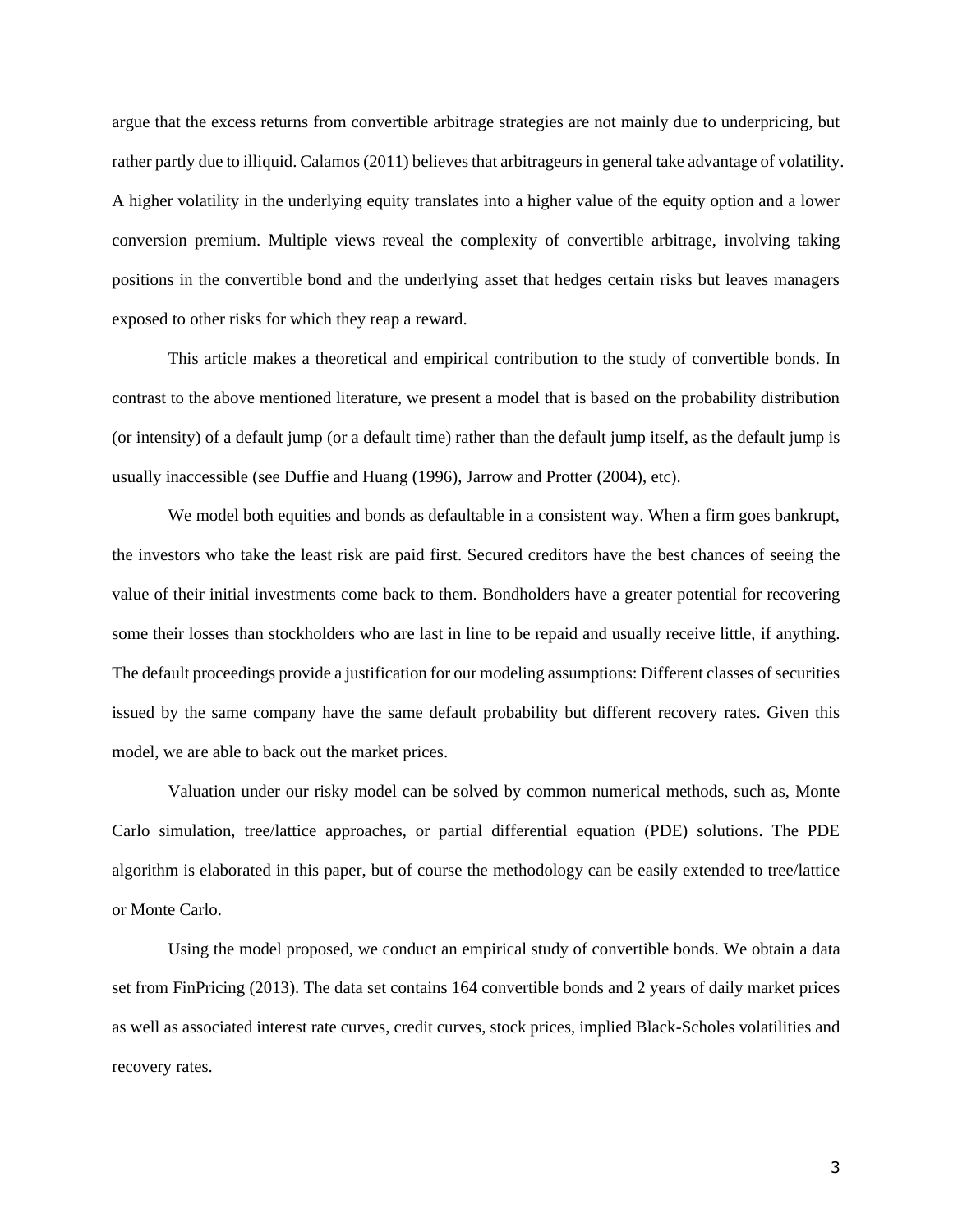The most important parameter to be determined is the volatility input for valuation. A common approach in the market is to use the at-the-money (ATM) implied Black-Scholes volatility to price convertible bonds. However, most liquid stock options have relatively short maturates (rarely more than 8 years). As a result, some authors, such as Ammann *et al* (2003), Loncarski *et al* (2009), Zabolotnyuk *et al* (2010), have to make do with historical volatilities. Therefore, we segment the sample into two sets according to maturity: a short-maturity class  $(0 \sim 8 \text{ years})$  and a long-maturity class ( $> 8 \text{ years}$ ). For the short-maturity class, we use the ATM implied Black-Scholes volatility for valuation, whereas for the longmaturity class, we calculate the historical volatility as the annualized standard deviation of the daily log returns of the last 2 years and then price the convertible bond based on this real-world volatility.

The empirical results show that the model prices fluctuate randomly around the market prices, indicating the model is quite accurate. Our empirical evidence does not support a systematic underpricing hypothesis. A similar conclusion is reached by Ammann *et al* (2008) who use a Monte-Carlo simulation approach. Moreover, market participants almost always calibrate their models to the observed market prices using implied convertible volatilities. Therefore, underpricing may not be the main driver of profitability in convertible arbitrage.

It is useful to examine the basics of the convertible arbitrage strategy. A typical convertible bond arbitrage employs delta-neutral hedging, in which an arbitrageur buys a convertible bond and sells the underlying equity at the current delta (see Choi *et al* (2009), Loncarski *et al* (2009), etc.). With delta neutral positions, the sign of Gamma is important. If Gamma is negative, the portfolio profits so long as the underlying equity remains stable. If Gamma is positive, the portfolio will profit from large movements in the stock price in either direction (Somanath, 2011).

We study the sensitivities of convertible bonds and find that convertible bonds have relatively large positive gammas, implying that convertible arbitrage can make a profit on a large upside or downside movement in the underlying stock price. Since convertible bonds are issued mainly by start-up or small companies (while more established firms rely on other means of financing), the chance of a large movement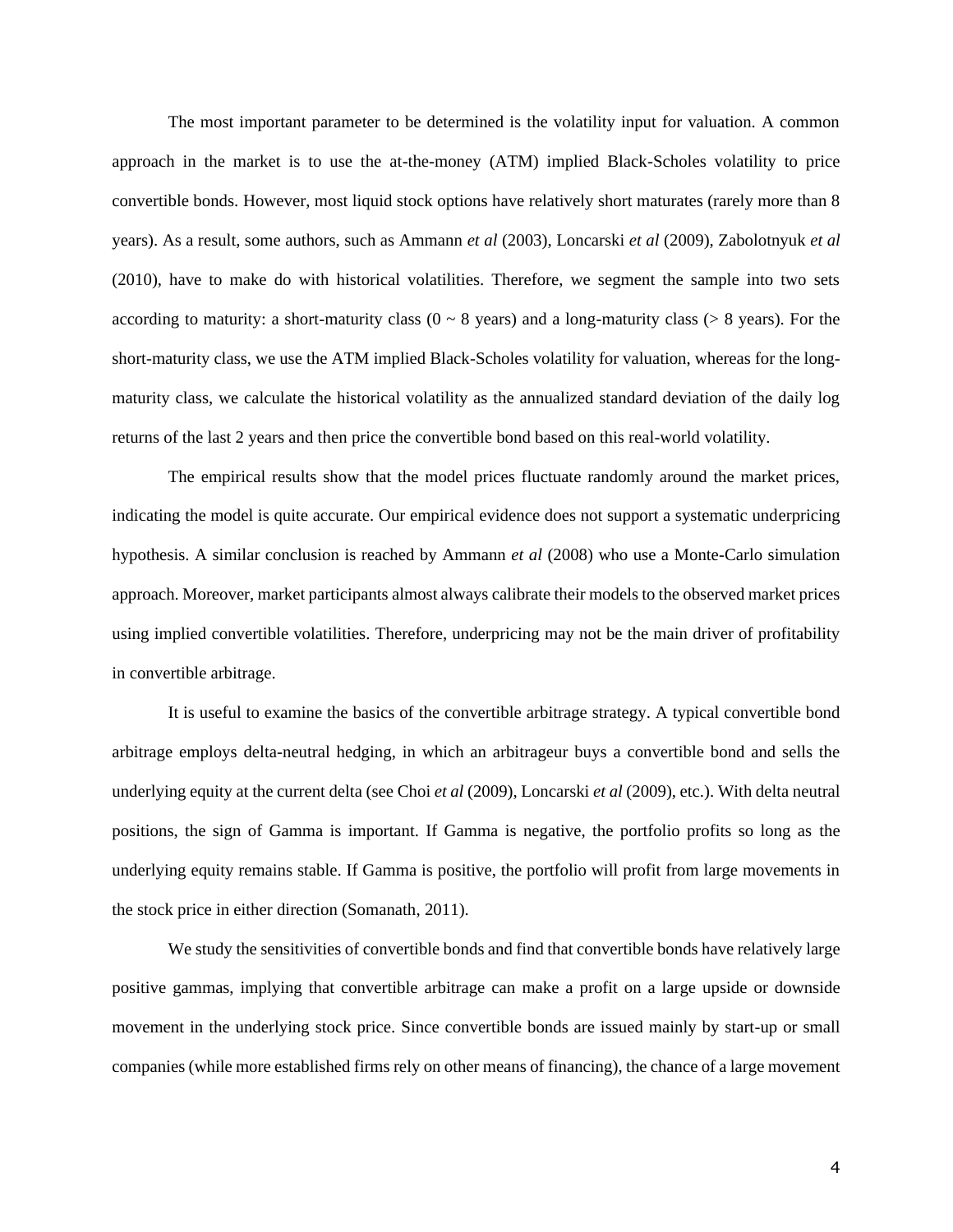in either direction is very likely. Even for very small movements in the underlying stock price, profits can still be generated from the yield of the convertible bond and the interest rebate for the short position.

The rest of this paper is organized as follows: The model is presented in Section 2. Section 3 elaborates the PDE approach; Section 4 discusses the empirical results. The conclusions are provided in Section 5. Some numerical implementation details are contained in the appendices.

# **2 Model**

Convertible bonds can be thought of as normal corporate bonds with embedded options, which enable the holder to exchange the bond asset for the issuer's stock. Despite their popularity and ubiquity, convertible bonds still pose difficult modeling challenges, given their hybrid nature of containing both debt and equity features. Further complications arise due to the frequent presence of complex contractual clauses, such as, put, hard call, soft call, and other path-dependent trigger provisions. Contracts of such complexity can only be solved by numerical methods, such as, Monte Carlo simulation, tree/lattice approaches, or PDE solutions.

From a practitioner's perspective, Monte Carlo is a "last resort" and "least preferred" method, whereas lattice or PDE approaches suffer from the curse of dimensionality: The number of evaluations and computational cost increase exponentially with the dimension of the problem, making it impractical to use in more than two dimensions.

Three sources of randomness exist in a convertible bond: the stock price, the interest rate, and the credit spread. As practitioners tend to eschew models with more than two factors, it is a legitimate question: How can we reduce the number of factors or which factors are most important? Grimwood and Hodges (2002) conduct a sensitivity study and find that accurately modeling the equity process appears crucial. This is why all convertible bond models in the market capture, at a minimum, the dynamics of the underlying equity price. Since convertible bonds are issued mainly by start-up or small companies (while more established firms rely on other means of financing), credit risk plays an important role in the valuation.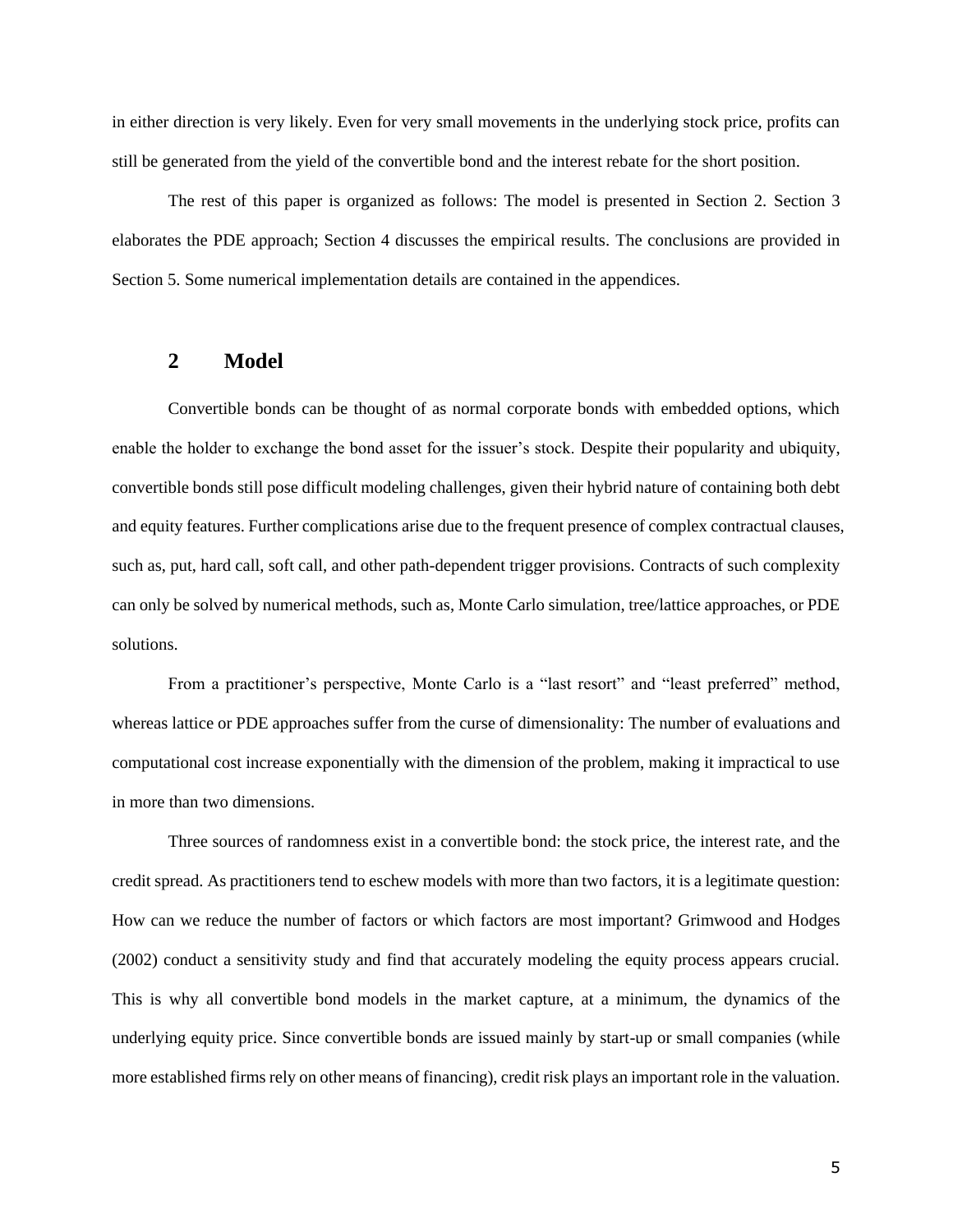Grimwood and Hodges (2002) further note that the interest rate process is of second order importance. Similarly, Brennan and Schwartz (1980) conclude that the effect of a stochastic interest rate on convertible bond prices is so small that it can be neglected. Furthermore, Ammann *et al* (2008) notice that the overall pricing benefit of incorporating stochastic interest rates would be very limited and would not justify the additional computational costs. For these reasons, most practical convertible models in the market do not take stochastic interest rate into account.

We consider a filtered probability space  $(\Omega, \mathcal{F}, \{\mathcal{F}_t\}_{t>0}$ ,  $\mathcal{P})$  satisfying the usual conditions, where  $\Omega$  denotes a sample space,  $\mathcal F$  denotes a  $\sigma$ -algebra,  $\mathcal P$  denotes a probability measure, and  $\{\mathcal F_t\}_{t>0}$ denotes a filtration.

The risk-free stock price process can be described as

$$
dS(t) = r(t)S(t)dt + \sigma S(t)dW(t)
$$
\n(1)

where  $S(t)$  denotes the stock price,  $r(t)$  denotes the risk-free interest rate,  $\sigma$  denotes the volatility,  $W(t)$ denotes a Wiener process.

The expectation of equation (1) is

$$
E\big(dS(t)\big|\mathcal{F}_t\big) = r(t)S(t)dt\tag{2}
$$

where  $E\{\cdot | \mathcal{F}_t\}$  is the expectation conditional on the  $\mathcal{F}_t$ .

Equation (2) tells us that in a risk-neutral world, the expected return on a risk-free stock is the riskfree interest rate  $r(t)$ , i.e., the discounted stock price under the risk neutral measure is a martingale process.

Next, we turn to a defaultable stock. The defaultable stock process proposed by Davis and Lischka (1999), Andersen and Buffum (2004), and Bloomberg (2009), etc., is given by

$$
dS(t) = (r(t) + h(t))S(t-)dt + \hat{\sigma}S(t-)dW(t) - S(t-)dU(t)
$$
\n(3)

where  $U(t)$  is an independent Poisson process with  $dU(t) = 1$  with probability  $h(t)dt$  and 0 otherwise,  $h(t)$  is the hazard rate or the default intensity,  $S(t_+)$  is the stock price immediately before any jump at time *t*. The expectation of  $dU(t)$  is  $E(dU(t)|\mathcal{F}_t) = h(t)dt$ .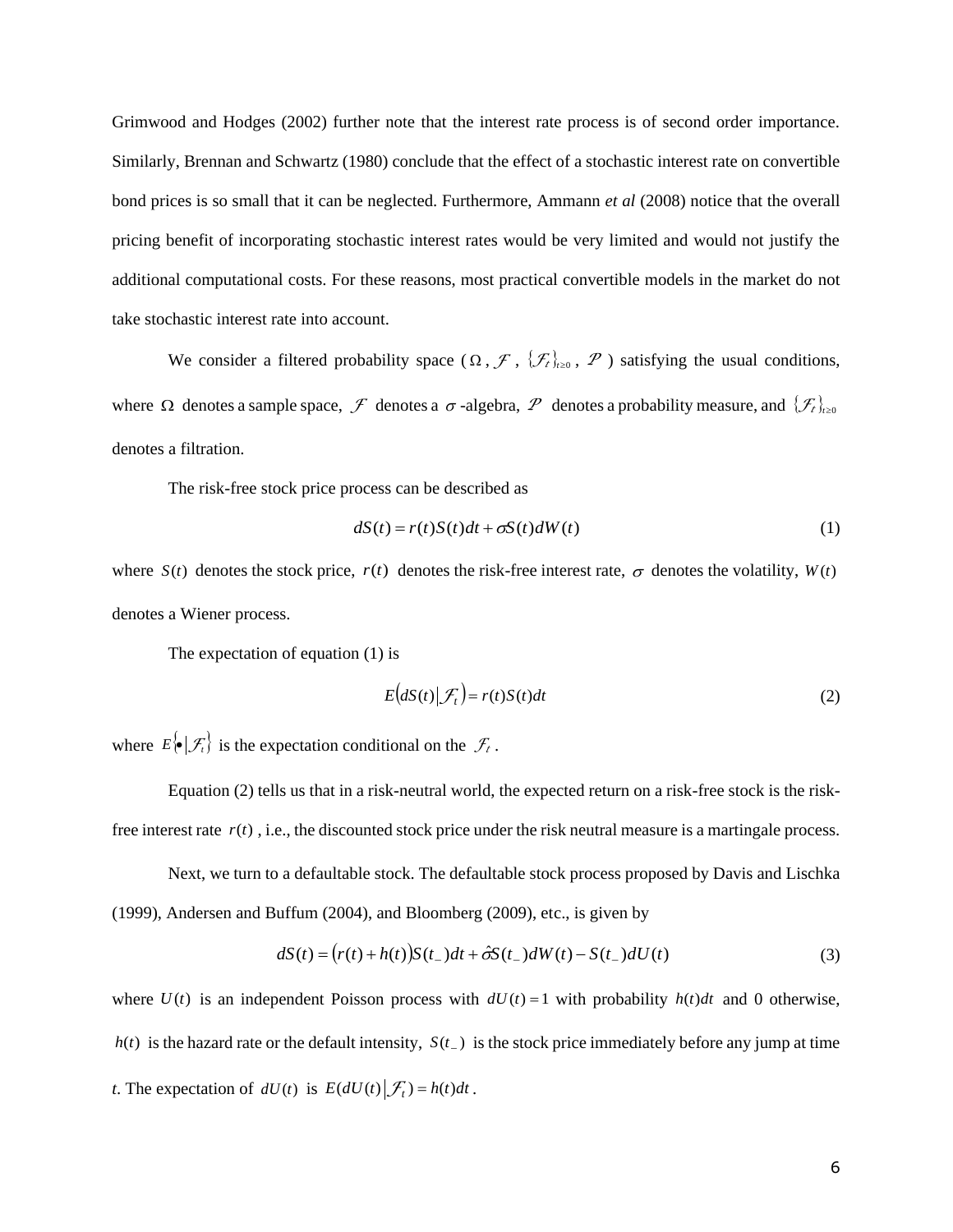The expectation of equation (3) is given by

$$
E\big(dS(t)\big|\mathcal{F}_t\big) = \big(r(t) + h(t)\big)S(t)dt - S(t)h(t)dt = r(t)S(t)dt\tag{4}
$$

It is shown in equation (4) that the expected return of a defaultable stock under a jump-diffusion model also grows at the risk-free interest rate. Equation (3) is a simpler version of the Merton's Jumpdiffusion model where the number of jumps is 1.

The jump-diffusion model was first proposed in the context of market risk, which naturally exhibits high skewness and leptokurtosis levels and captures the so-called implied volatility smile or skew effects. Ederington and Lee (1993) find that the markets tend to have overreaction and underreaction to the outside news. The jump part of the model can be interpreted as the market response to outside news. If there is not any outside news, the asset price changes according to a geometric Brownian motion. Since the market price of risk and risk preferences are irrelevant to asset pricing within the market risk context, the expected rate of return to the stockholders is equal to the risk-free rate under a risk-neutral measure.

However, we wonder whether it is appropriate to propagate the jump-diffusion model directly from the market risk domain to the credit risk domain, as credit risk actually impacts the valuation of assets. This is why financial institutions are required by regulators to report CVA. In fact, we will show in the following derivation that the expected return of a defaultable asset under a risk-neutral measure is actually equal to a risky rate instead of the risk-free rate. This conclusion is very important for risky valuation.

The world of credit modeling is divided into two main approaches: structural models and reducedform (or intensity) models. The structural models regard default as an endogenous event, focusing on the capital structure of a firm. The reduced-form models do not explain the event of default endogenously, but instead characterize it exogenously as a jump process. In general, structural models are based on the information set available to the firm's management, such as the firm's assets and liabilities; while reducedform models are based on the information set available to the market, such as the firm's bond prices or credit default swap (CDS*)* premia. Many practitioners in the credit trading arena have tended to gravitate toward the reduced-from models given their mathematical tractability. The reduced-form models can be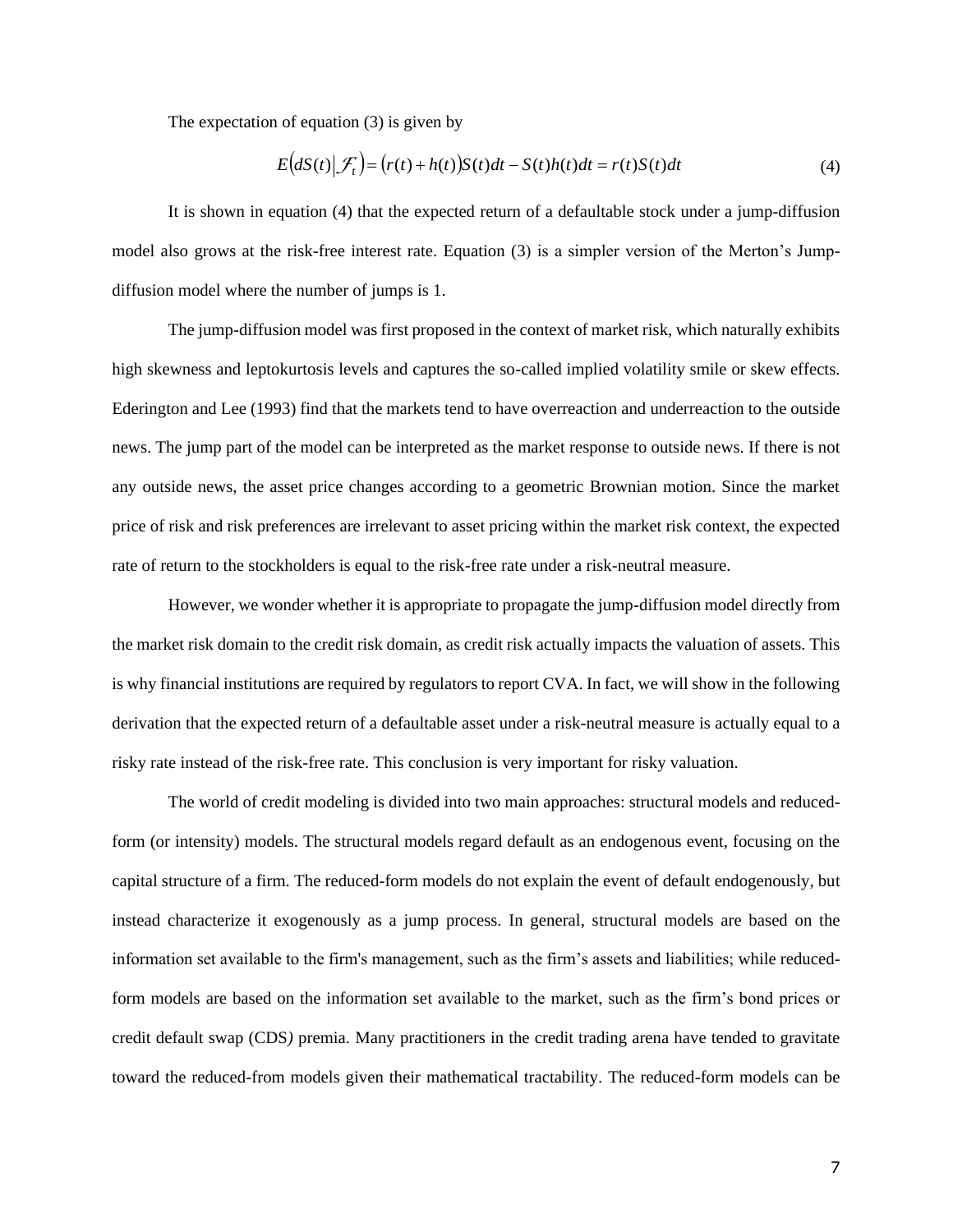made consistent with the risk-neutral probabilities of default backed out from corporate bond prices or CDS spreads/premia.

In the reduced-form models, the stopping (or default) time  $\tau$  of a firm is modeled as a Cox arrival process (also known as a doubly stochastic Poisson process) whose first jump occurs at default and is defined as,

$$
\tau = \inf \left\{ t : \int_0^t h(s, \Phi_s) ds \ge \Delta \right\} \tag{5}
$$

where  $h(t)$  or  $h(t, \Phi_t)$  denotes the stochastic hazard rate or arrival intensity dependent on an exogenous common state  $\Phi_t$ , and  $\Delta$  is a unit exponential random variable independent of  $\Phi_t$ .

It is well-known that the survival probability from time *t* to *s* in this framework is defined by

$$
p(t,s) := P(\tau > s \mid \tau > t, Z) = \exp\left(-\int_{t}^{s} h(u) du\right)
$$
(6)

The default probability for the period  $(t, s)$  in this framework is given by

$$
q(t,s) := P(\tau \le s \mid \tau > t, Z) = 1 - p(t,s) = 1 - \exp\left(-\int_t^s h(u) du\right)
$$
(7)

We consider a defaultable asset that pays nothing between dates *t* and *T*. Let  $V(t)$  and  $V(T)$  denote its values at *t* and *T*, respectively. Risky valuation can be generally classified into two categories: the *default time approach* (DTA) and the *default probability (intensity) approach* (DPA).

The DTA involves the default time explicitly. If there has been no default before time  $T$  (i.e.,  $\tau > T$ ), the value of the asset at *T* is  $V(T)$ . If a default happens before *T* (i.e.,  $t < \tau \leq T$ ), a recovery payoff is made at the default time  $\tau$  as a fraction of the market value<sup>2</sup> given by  $\varphi V(\tau)$  where  $\varphi$  is the default recovery rate and  $V(\tau)$  is the market value at default. Under a risk-neutral measure, the value of this defaultable asset is the discounted expectation of all the payoffs and is given by

 $2$  Here we use the recovery of market value (RMV) assumption.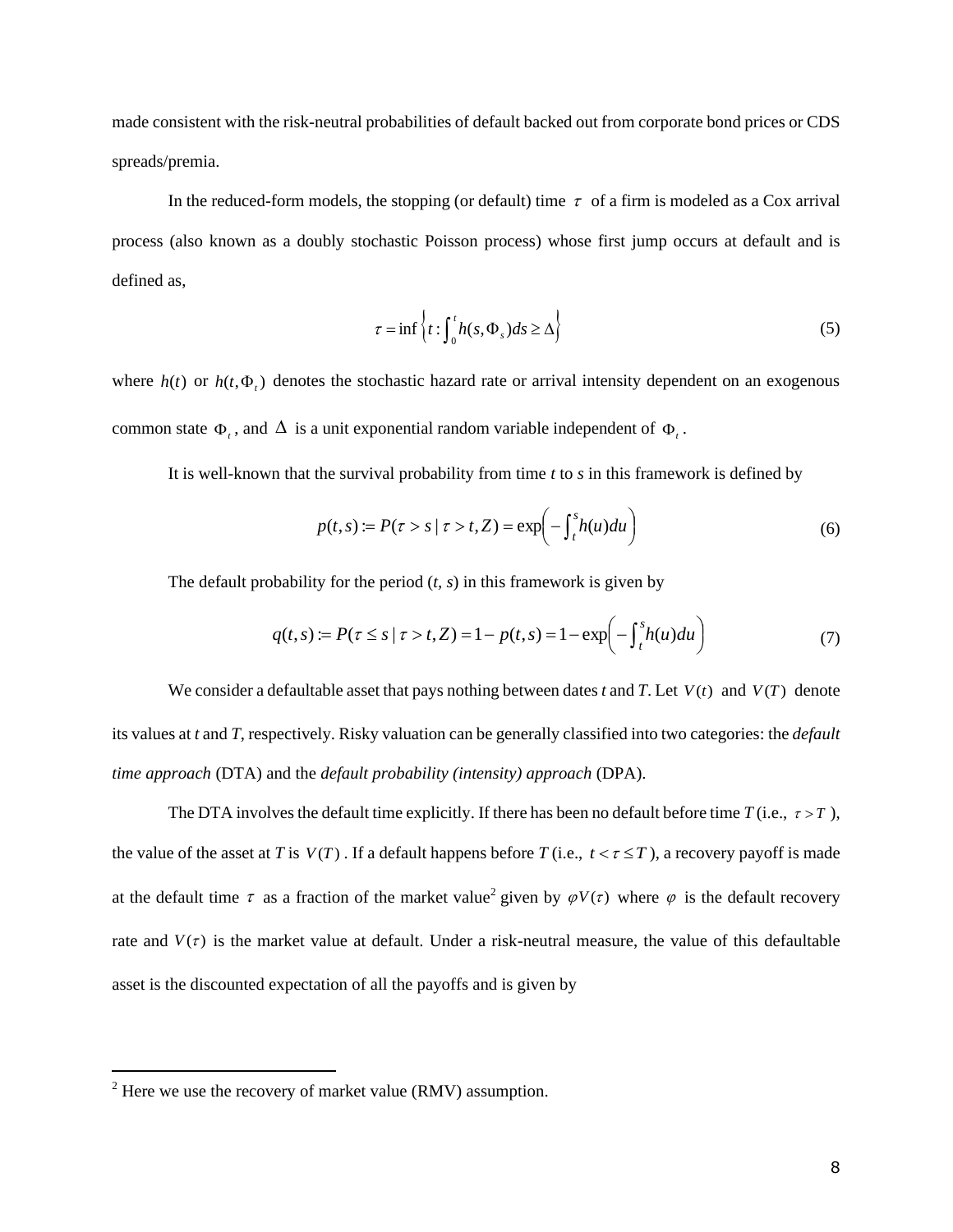$$
V(t) = E\big[(D(t,T)V(T)\mathbf{1}_{\tau>T} + D(t,\tau)\varphi V(\tau)\mathbf{1}_{\tau\leq T}\big) | \mathcal{F}_t \big] \tag{8}
$$

where  $1<sub>y</sub>$  is an indicator function that is equal to one if *Y* is true and zero otherwise, and  $D(t, \tau)$  denotes the stochastic risk-free discount factor at *t* for the maturity  $\tau$  given by

$$
D(t,\tau) = \exp\left[-\int_t^{\tau} r(u)du\right]
$$
\n(9)

Although the DTA is very intuitive, it has the disadvantage that it explicitly involves the default time/jump. We are very unlikely to have complete information about a firm's default point, which is often inaccessible. Moreover, in a derivative transaction, the market-value-at-default  $V(\tau)$  usually reflects the replacement cost of the transaction, where the replacement is also defaultable<sup>3</sup>. Therefore  $V(\tau)$  should be determined via another risky valuation and so forth. Usually, valuation under the DTA is performed via Monte Carlo simulation.

The DPA relies on the probability distribution of the default time rather than the default time itself. We divide the time period  $(t, T)$  into *n* very small time intervals  $(\Delta t)$  and assume that a default may occur only at the end of each very small period. In our derivation, we use the approximation  $\exp(y) \approx 1 + y$  for very small y. The survival and default probabilities for the period  $(t, t + \Delta t)$  are given by

$$
\hat{p}(t) := p(t, t + \Delta t) = \exp(-h(t)\Delta t) \approx 1 - h(t)\Delta t \tag{10}
$$

$$
\hat{q}(t) := q(t, t + \Delta t) = 1 - \exp(-h(t)\Delta t) \approx h(t)\Delta t \tag{11}
$$

The binomial default rule considers only two possible states: default or survival. For the one-period  $(t, t + \Delta t)$  economy, at time  $t + \Delta t$  the asset either defaults with the default probability  $q(t, t + \Delta t)$  or survives with the survival probability  $p(t, t + \Delta t)$ . The survival payoff is equal to the market value *V*( $t + \Delta t$ ) and the default payoff is a fraction of the market value:  $\varphi(t + \Delta t)V(t + \Delta t)$ . Under a risk-neutral

<sup>&</sup>lt;sup>3</sup> Many people in the market use the risk-free value as the market-value-at-default, which is inappropriate as any contract in the OTC market is risky when taking counterparty risk into account.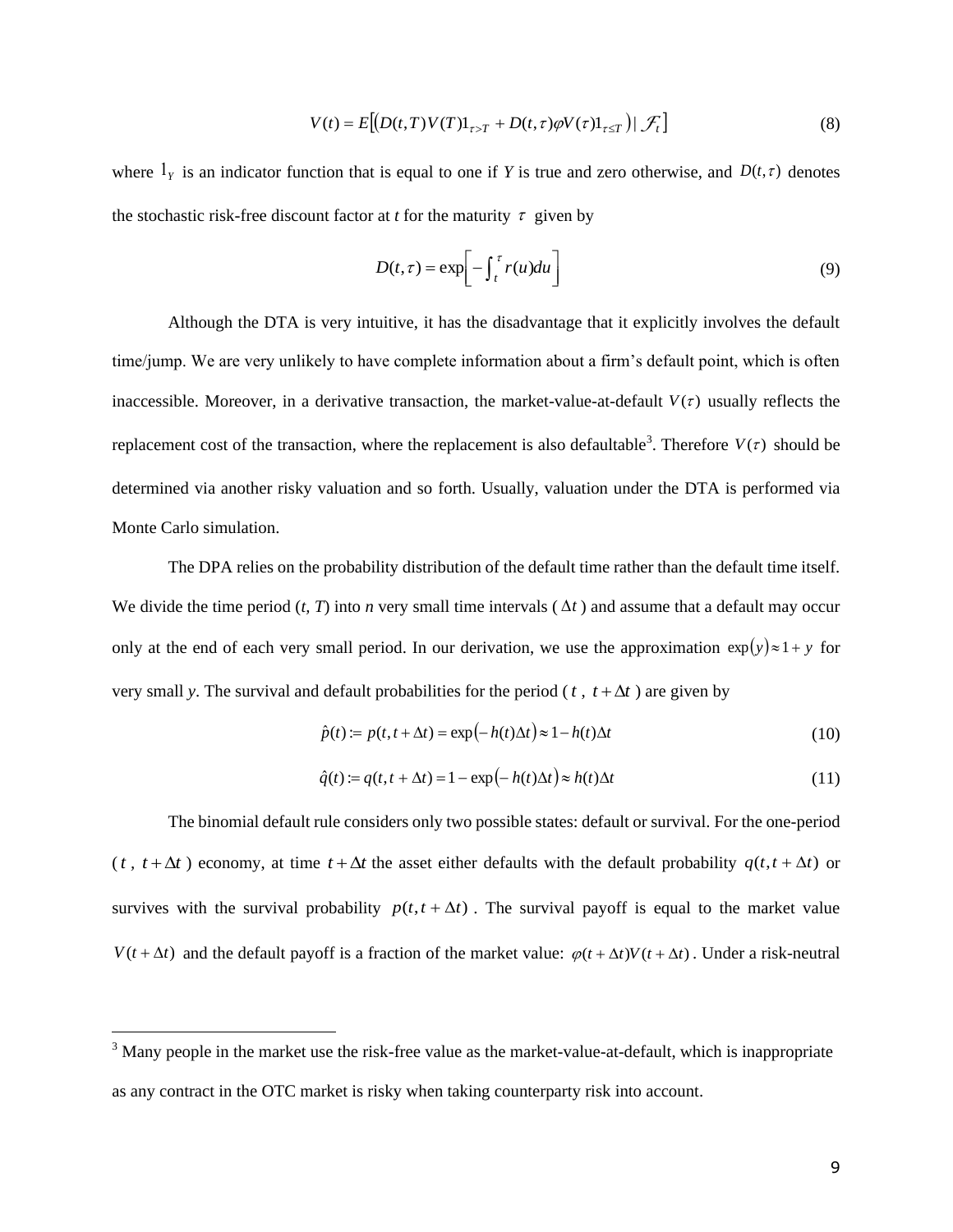measure, the value of the asset at *t* is the expectation of all the payoffs discounted at the risk-free rate and is given by

$$
V(t) = E\left\{\exp\left(-r(t)\Delta t\right)\left[\hat{p}(t) + \varphi(t)\hat{q}(t)\right]V(t + \Delta t)\middle|\mathcal{F}_t\right\} \approx E\left\{\exp\left(-y(t)\Delta t\right)V(t + \Delta t)\middle|\mathcal{F}_t\right\} \tag{12}
$$

where  $y(t) = r(t) + h(t)(1 - \varphi(t)) = r(t) + c(t)$  denotes the risky rate and  $c(t) = h(t)(1 - \varphi(t))$  is called the (short) credit spread.

Similarly, we have

$$
V(t + \Delta t) = E\left\{\exp\left(-y(t + \Delta t)\Delta t\right)V(t + 2\Delta t)\middle|\mathcal{F}_{t + \Delta t}\right\}
$$
\n(13)

Note that  $\exp(-y(t)\Delta t)$  is  $\mathcal{F}_{t+\Delta t}$  -measurable. By definition, an  $\mathcal{F}_{t+\Delta t}$  -measurable random variable is a random variable whose value is known at time  $t + \Delta t$ . Based on the *taking out what is known* and *tower* properties of conditional expectation, we have

$$
V(t) = E\{\exp(-y(t)\Delta t)V(t + \Delta t)|\mathcal{F}_t\}= E\{\exp(-y(t)\Delta t)E[\exp(-y(t + \Delta t)\Delta t)V(t + 2\Delta t)|\mathcal{F}_{t+\Delta t}]\mathcal{F}_t\}
$$
(14)  
=  $E\{\exp(-\sum_{i=0}^1 y(t + i\Delta t)\Delta t)V(t + 2\Delta t)|\mathcal{F}_t\}$ 

By recursively deriving from *t* forward over *T* and taking the limit as  $\Delta t$  approaches zero, the risky value of the asset can be expressed as

$$
V(t) = E\left\{\exp\left[-\int_{t}^{T} y(u)du\right] V(T) \middle| \mathcal{F}_{t}\right\}
$$
\n(15)

Using the DPA, we obtain a closed-form solution for pricing an asset subject to credit risk. Another good example of the DPA is the CDS model proposed by J.P. Morgan (1999).

The derivation of equation (15) takes into account all credit characteristics: possibility of a jump to default and recovery rate. It tells us that a defaultable asset under the risk-neutral measure grows at a *risky rate*. The risky rate is equal to a risk-free interest rate plus a credit spread. If the asset is a bond, the equation is the same as Equation (10) in Duffie and Singleton (1999), which is the market model for pricing risky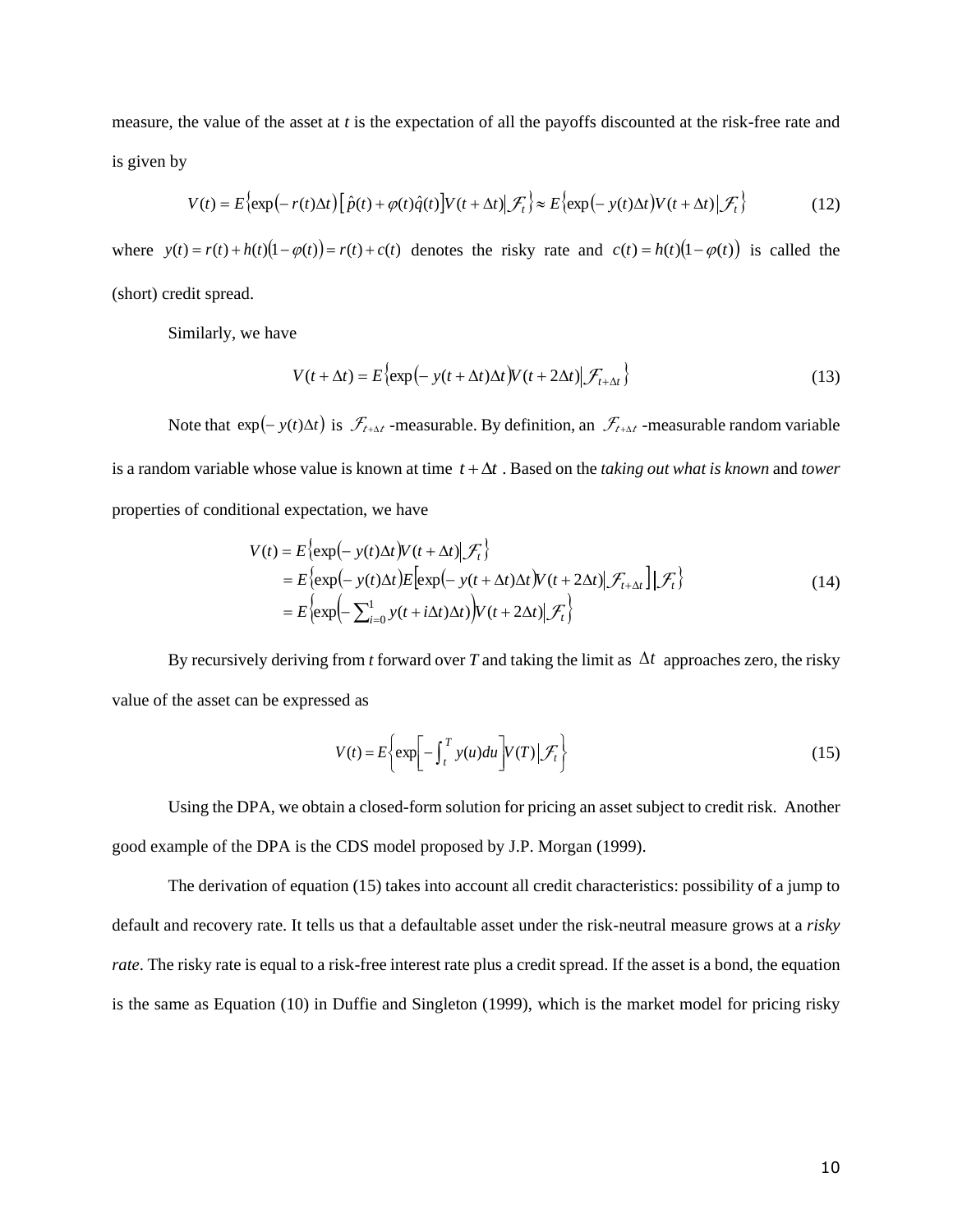bonds. The market bond model says that the value of a risky bond is obtained by discounting the promised payoff using the risk-free interest rate plus the credit spread<sup>4</sup>.

Under a risk-neutral measure the market price of risk and risk preferences are irrelevant to asset pricing (Hull, 2003) and thereby the expectation of a risk-free asset grows at the risk-free interest rate. However, credit risk actually has a significant impact on asset prices. This is the reason that regulators, such as IASB and BCBS, require financial institutions to report a CVA in addition to the risk-free MTM value to reflect credit risk.

In asset pricing theory, the fundamental no-arbitrage theorems do not require expected returns to be equal to the risk free rate, but only that prices are martingales after discounting under the numeraire. For risk-free valuation, people commonly use a risk-free bond as the numeraire, whereas for risky valuation, they should choose an associated risky numeraire to reflect credit risk. The expected return is that of the numeraire.

If a company files bankruptcy, both bonds and stocks go into a default status. In other words, the default probabilities for both of them are the same (i.e., equal to the firm's probability of default). But the recovery rates are different because the stockholders are the lowest priority in the list of the stakeholders in the company, whereas the bondholders have a higher priority to receive a higher percentage of invested funds. The default proceedings provide a justification for our modeling assumptions: Different classes of securities issued by the same company have the same default probability but different recovery rates.

According to equation (15), we propose a risky model that embeds the probability of the default jump rather than the default jump itself into the price dynamics of an asset. The stochastic differential equation (SDE) of a defaultable stock is defined as

$$
dS(t) = (r(t) + h(t)(1 - \varphi_s(t)))S(t)dt + \sigma S(t)dW(t) = y(t)S(t)dt + \sigma S(t)dW(t)
$$
\n(16)

where  $\varphi_s$  is the recovery rate of the stock and  $y(t) = r(t) + h(t)(1 - \varphi_s(t))$  is the risky rate.

<sup>&</sup>lt;sup>4</sup> There is a liquidity component in the bond spread. This paper, however, focuses on credit risk only.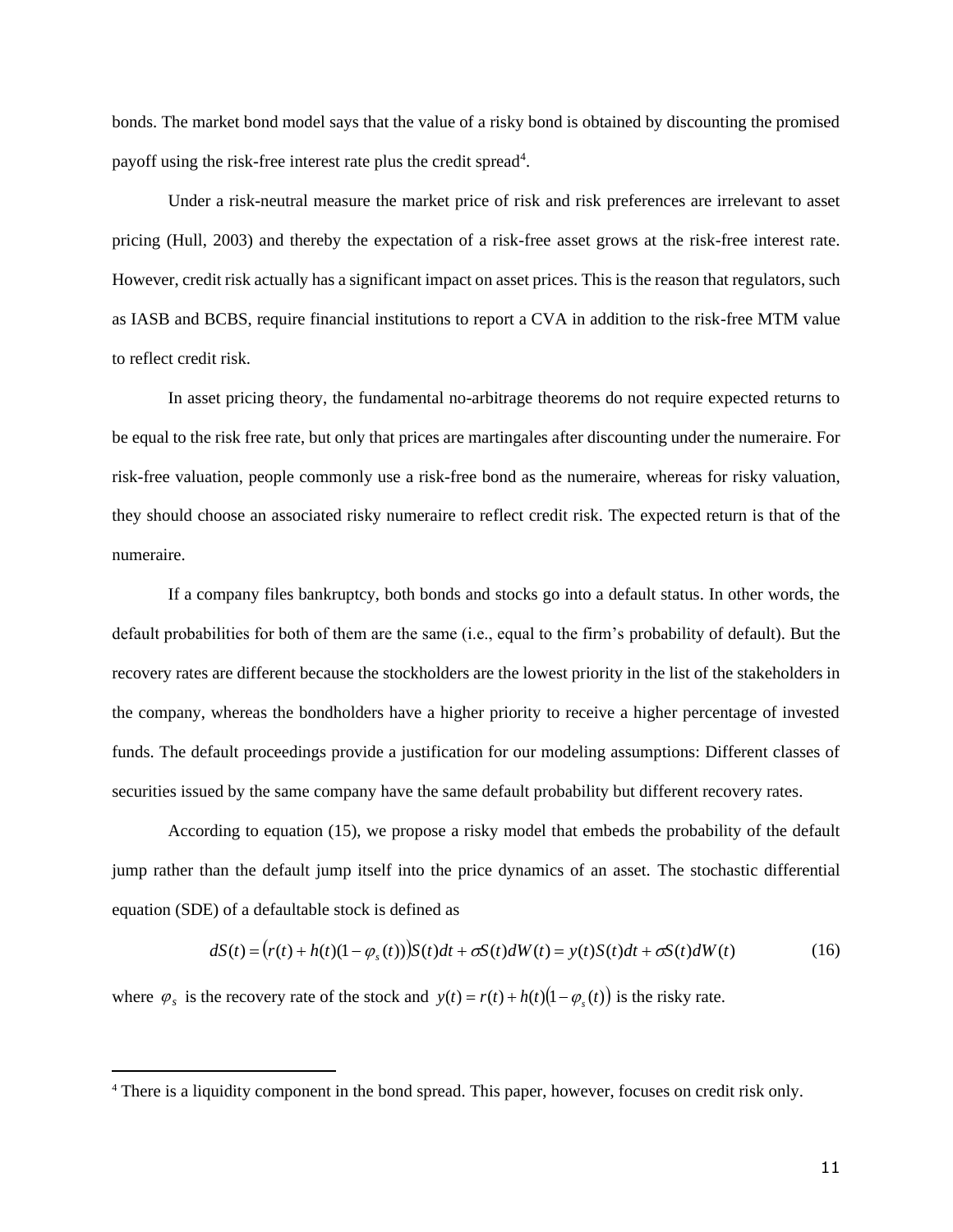For most practical problems, zero recovery at default (or jump to zero) is unrealistic. For example, the stock of Lehman Brothers fell 94.3% on September 15, 2008 after the company filed for Chapter 11 bankruptcy. Similarly, the shares of General Motors (GM) plunged 32% on June 1, 2009 after the firm initiated Chapter 11 bankruptcy. A good framework should flexibly allow people to incorporate different recovery assumptions into risky valuation.

Equation (16) is the direct derivation of equation (15). The formula allows different assumptions concerning recovery on default. In particular,  $\varphi_s = 0$  represents the situation where the stock price jumps to 0, and  $\varphi_s = 1$  corresponds to the risk-free case. The expectation of equations (16) is

$$
E\big(dS(t)\big|\mathcal{F}_t\big) = \big(r(t) + h(t)(1 - \varphi_s(t))\big)S(t)dt\tag{17}
$$

Equation (17) says that the expected return of a stock subject to credit risk is equal to a risky rate rather than the risk-free rate. The risky rate reflects the compensation investors receive for bearing credit risk.

# **3. PDE Algorithm**

The numerical solution of our risky model can be obtained by either PDE methods, tree approaches, or Monte Carlo simulation. In this paper, we introduce the PDE procedure, but of course the methodology can be easily extended to the tree/lattice or Monte Carlo algorithms.

The defaultable stock price process is given by

$$
dS(t) = (r(t) - q(t) + h(t)(1 - \varphi_s(t)))S(t)dt + \sigma S(t)dW(t) = \mu(t)S(t)dt + \sigma S(t)dW(t)
$$
\n(18)

where  $q(t)$  is the dividend and  $\mu(t) = r(t) - q(t) + h(t)(1 - \varphi_s(t))$ .

The valuation of a convertible bond normally has a backward nature since there is no way of knowing whether the convertible should be converted without knowledge of the future value. Only on the maturity date, the value of the convertible and the decision strategy are clear. If the convertible is certain to be converted, it behaves like a stock. If the convertible is not converted at an intermediate node, we are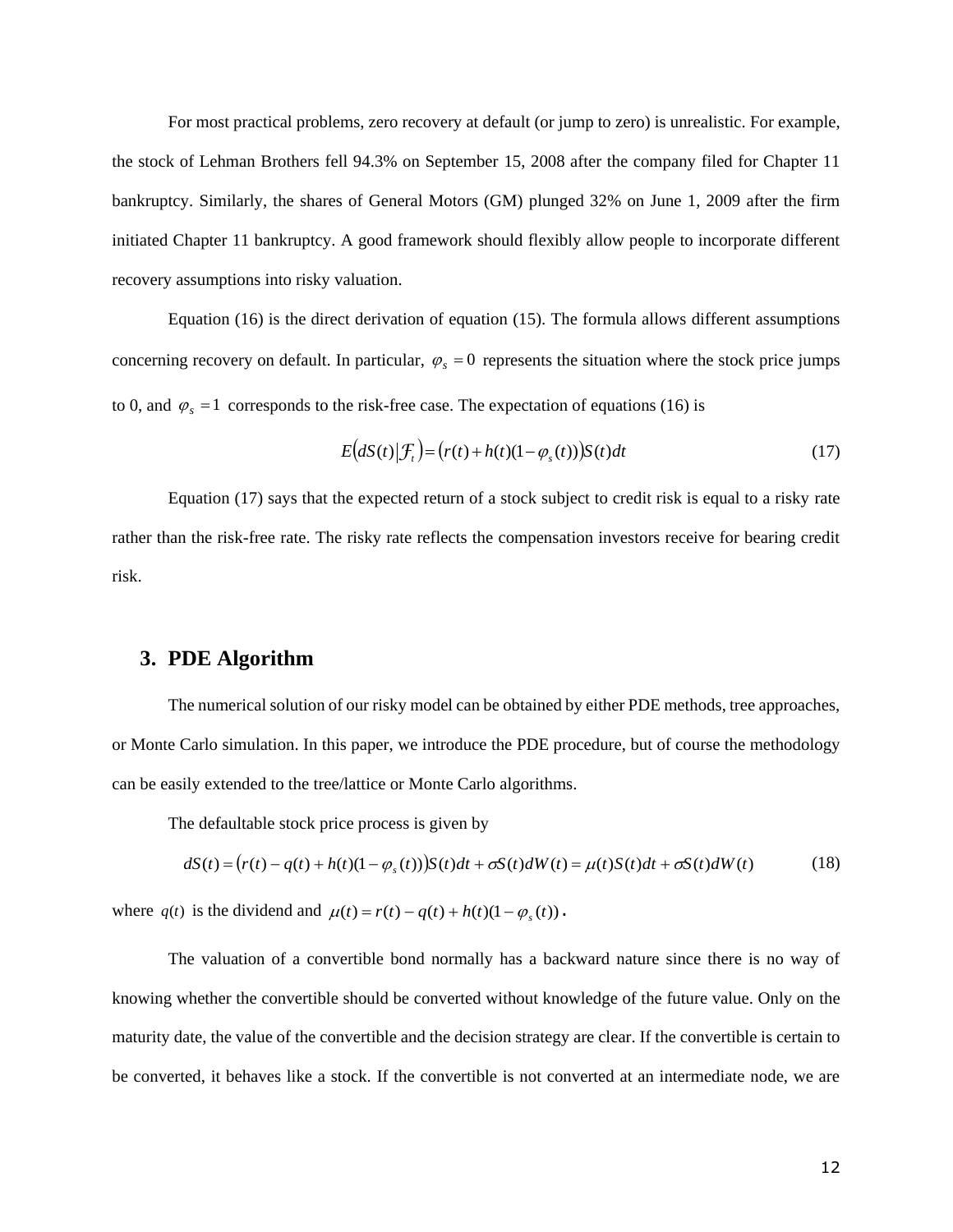usually uncertain whether the continuation value should be treated as a bond or a stock, because in backward induction the current value takes into account the results of all future decisions and some future values may be dominated by the stock or by the bond or by both. Therefore, we arrange the valuation so that the value of the convertible at each node is divided into two components: a component of bond and a component of stock, i.e.  $L(S,t) = G(S,t) + B(S,t)$  where  $G(S,t)$  denotes the equity part of the convertible bond and  $B(S,t)$  denotes the bond part of the convertible.

Suppose that  $G(S, t)$  is some function of S and t. Applying Ito Lemma, we have

$$
dG = \left(\mu \frac{\partial G}{\partial S} + \frac{\partial G}{\partial t} + \frac{1}{2}\sigma^2 S^2 \frac{\partial^2 G}{\partial S^2}\right)dt + \sigma S \frac{\partial G}{\partial S} dW\tag{19}
$$

Since the Wiener process underlying *S* and *G* are the same, we can construct the following portfolio so that the Wiener process can be eliminated.

$$
X = G - S \frac{\partial G}{\partial S} \tag{20}
$$

Therefore, we have

$$
dX = dG - \frac{\partial G}{\partial S} dS = \left(\frac{\partial G}{\partial t} + \frac{1}{2}\sigma^2 S^2 \frac{\partial^2 G}{\partial S^2}\right) dt
$$
 (21)

In contrast to all previous studies, we believe that the defaultable equity should grow at the risky rate of the equity including dividends, whereas the equity part of the convertible bond should earn the risky rate of the equity excluding dividends, i.e.,

$$
(r + h(1 - \varphi_s))Gdt - (r - q + h(1 - \varphi_s))\frac{\partial G}{\partial S}Sdt = dX = \left(\frac{\partial G}{\partial t} + \frac{1}{2}\sigma^2 S^2 \frac{\partial^2 G}{\partial S^2}\right)dt
$$
 (22)

So that the PDE of the equity component is given by

$$
\frac{\partial G}{\partial t} + \frac{1}{2}\sigma^2 S^2 \frac{\partial^2 G}{\partial S^2} + (r - q + h(1 - \varphi_s))S \frac{\partial G}{\partial S} - (r + h(1 - \varphi_s))G = 0
$$
\n(23)

Similarly applying Ito Lemma to the bond part of the convertible  $B(S,t)$ , we obtain

$$
dB = \left(\mu S \frac{\partial B}{\partial S} + \frac{\partial B}{\partial t} + \frac{1}{2} \sigma^2 S^2 \frac{\partial^2 B}{\partial S^2}\right) dt + \sigma S \frac{\partial B}{\partial S} dW\tag{24}
$$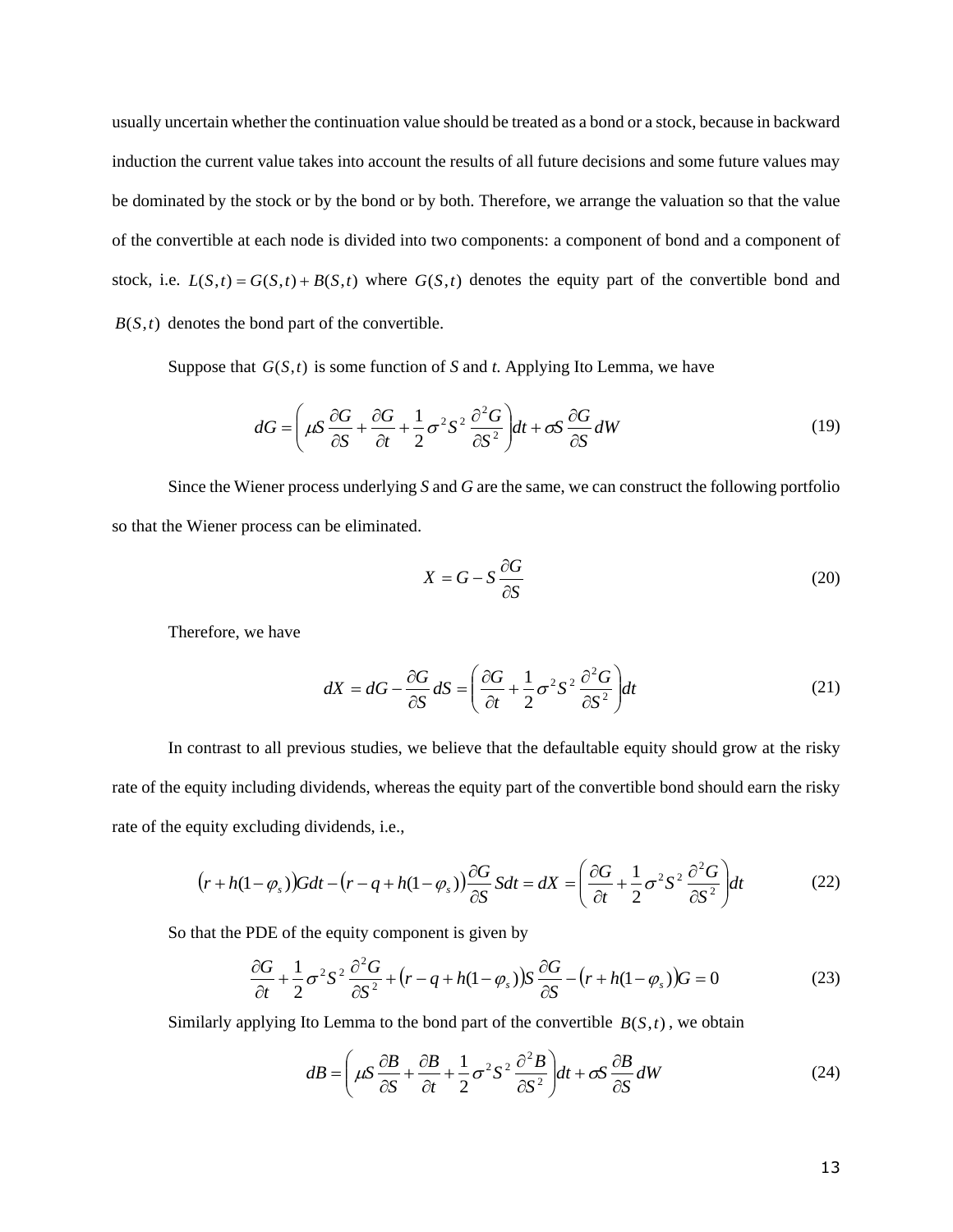Let us construct a portfolio so that we can eliminate the Wiener process as follows

$$
Y = B - S \frac{\partial B}{\partial S} \tag{25}
$$

Thus, we have

$$
dY = dB - \frac{\partial B}{\partial S} dS = \left(\frac{\partial B}{\partial t} + \frac{1}{2}\sigma^2 S^2 \frac{\partial^2 B}{\partial S^2}\right) dt
$$
 (26)

The defaultable equity should grow at the risky rate of the equity including dividends, while the bond part of the convertible bond grows at the risky rate of the bond. Consequently, we have

$$
(r + h(1 - \varphi_b))Bdt - (r - q + h(1 - \varphi_s))\frac{\partial B}{\partial S}Sdt = dY = \left(\frac{\partial B}{\partial t} + \frac{1}{2}\sigma^2 S^2 \frac{\partial^2 B}{\partial S^2}\right)dt
$$
 (27)

where  $\varphi_b$  is the recovery rate of the bond.

The PDE of the bond component is

$$
\frac{\partial B}{\partial t} + \frac{1}{2}\sigma^2 S^2 \frac{\partial^2 B}{\partial S^2} + (r - q + h(1 - \varphi_s))S \frac{\partial B}{\partial S} - (r + h(1 - \varphi_b))B = 0
$$
\n(28)

Equations (23) and (28) are coupled through appropriate final and boundary conditions reflecting the terms and conditions of each individual convertible and need to be solved simultaneously. Convertible bonds often incorporate various additional features, such as call and put provisions.

The final conditions at maturity *T* can be generalized as

$$
G_T = \begin{cases} \eta S_T, & \text{if } \eta S_T > \min[P_c, \max(P_p, N + C)] \\ 0, & \text{otherwise} \end{cases}
$$
(29)

$$
B_T = \begin{cases} \min[P_c, \max(P_p, N + C)] & \text{if } \eta S_T \le \min[P_c, \max(P_p, N + C)] \\ 0, & \text{otherwise} \end{cases}
$$
(30)

where N denotes the bond principal, C denotes the coupon,  $P_c$  denotes the call price,  $P_p$  denotes the put price and  $\eta$  denotes the conversion ratio. The final conditions tell us that the convertible bond at the maturity is either a debt or an equity.

The upside constraints at time  $t \in [0, T]$  are

$$
\begin{cases}\nG_t = \eta S_t, B_t = 0 & \text{if } \eta S_t > \min[P_c, \max(P_p, \tilde{L}_t)] \\
G_t = 0, B_t = P_p & \text{else if } \tilde{L}_t \le P_p \\
G_t = 0, B_t = P_c & \text{else if } \tilde{L}_t \ge P_c \\
G_t = \tilde{G}_t, B_t = \tilde{B}_t & \text{else}\n\end{cases}
$$
\n(31)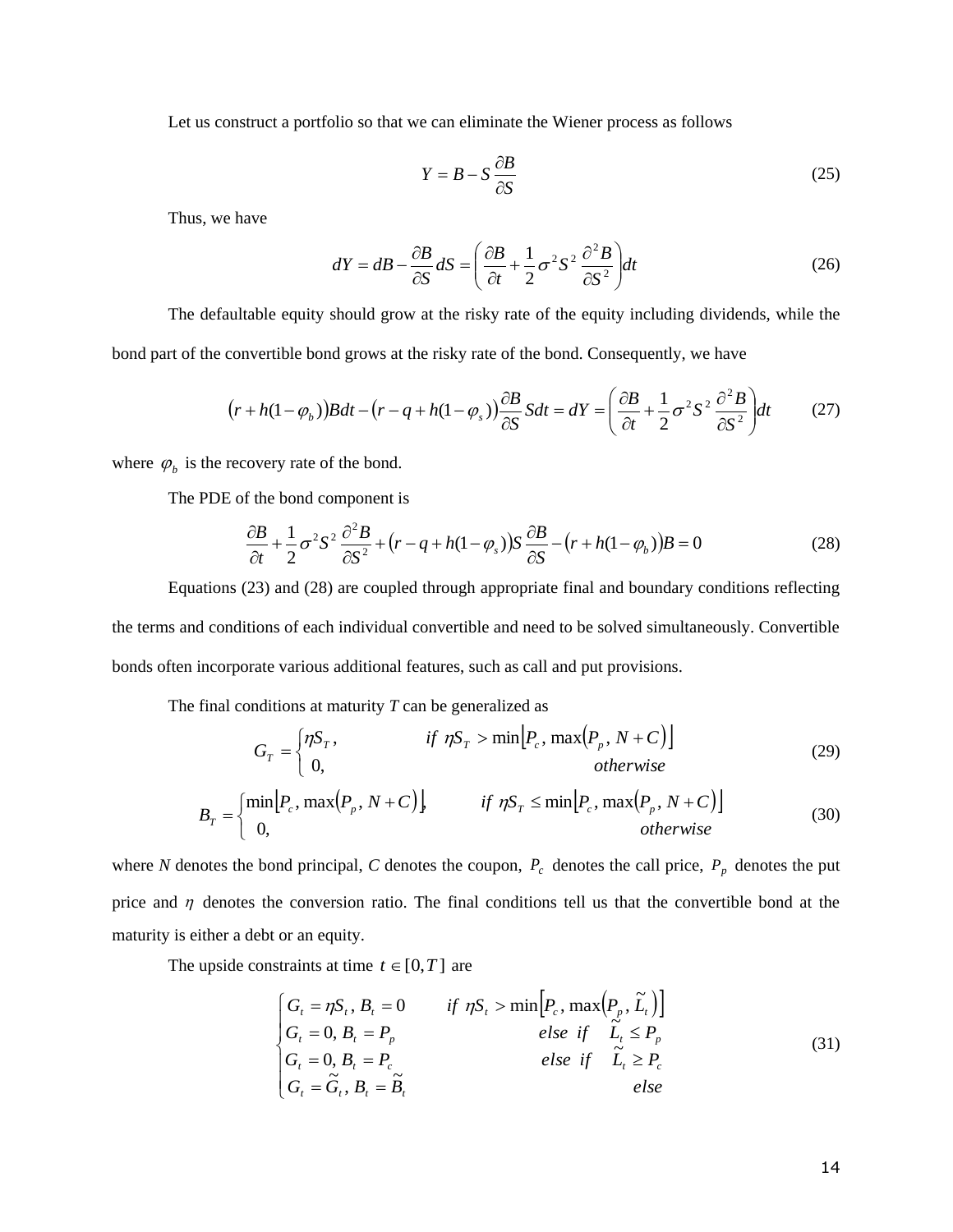where  $\tilde{L}_t = \tilde{B}_t + \tilde{G}_t$  is the continuation value of the convertible bond,  $\tilde{B}_t$  is the continuation value of the bond component and  $\tilde{G}_t$  is the continuation value of the equity component. Equation (31) says that the convertible is either in the continuation region or one of the three constraints (called, put or converted). One can use finite difference methods to solve the PDEs (23) and (28) for the price of a convertible bond.

# **4. Empirical results**

This section presents the empirical results. We use two years of daily data from September 10, 2010 to September 10, 2012, i.e., a total of 522 observation days. This proprietary data are obtained from an investment bank. They consist of convertible bond contracts, market observed convertible prices, interest rate curves, credit curves, stock prices, implied Black-Scholes volatilities and recovery rates.

We only consider the convertibles outstanding during the period and with sufficient pricing information. As a result, we obtain a final sample of 164 convertible bonds and a total of  $164 \times 522 =$ 85,608 observations. None of the convertibles in this sample actually defaulted during the time window.

As of September 10, 2012, the sample represents a family of convertible bonds with maturities ranging from 2 months to 36.6 years, and has an average remaining maturity of 4.35 years. The histogram of contracts on September 10, 2012 for various maturity classes is given in Figure 1.

Convertible bond prices observed in the market will be compared with theoretical prices under different volatility assumptions. The sample is segmented into two sets according to maturities: a shortmaturity class ( $0 \sim 8$  years) and a long-maturity class ( $> 8$  years). We first select a convertible bond from each group: a 7-year (or 5-year outstanding) contract and a 20-year (or 17-year outstanding) contract shown in Table 1.

#### **Figure 1. Maturity distribution of convertible bonds**

This histogram splits the total number of convertible bonds of the sample into different classes according to the maturity of each convertible bond. The x-axis represents maturities in years and the y-axis represents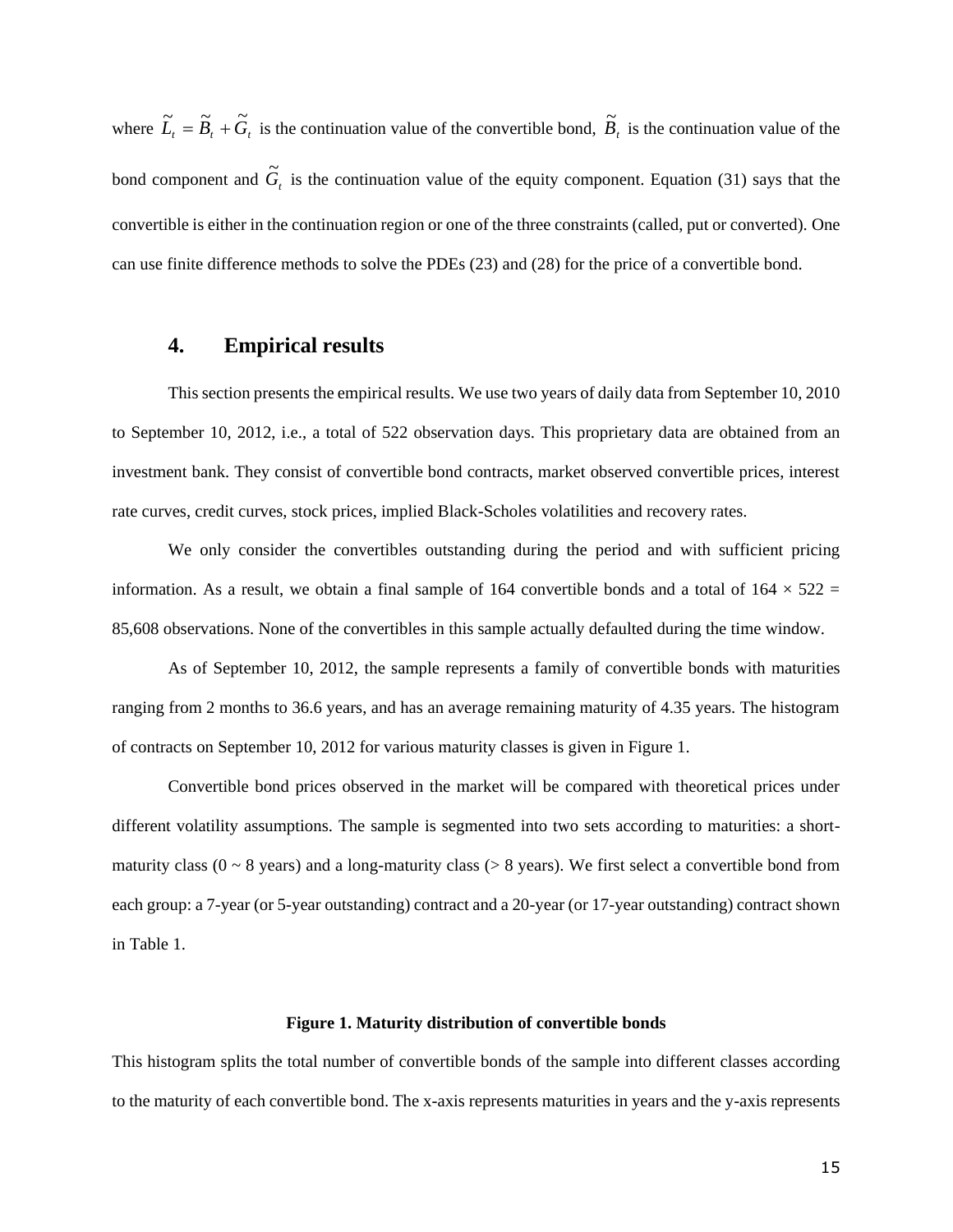the number of convertibles in each class. The *n* maturity class covers contracts with maturities ranging from *n-*1 years to *n* years.



## **Table 1. Convertible bond examples**

We hide the issuer names according to the security policy of the investment bank, but everything else is authentic. In the market, either a conversion price or a conversion ratio is given for a convertible bond, where conversion ratio = (face value of the convertible bond) / (conversion price).

| <b>Convertible bond</b> | Case 1 (a 7-year convertible) | Case 2 (a 20-year convertible) |
|-------------------------|-------------------------------|--------------------------------|
| <b>Issuer</b>           | $X$ company                   | $Y$ company                    |
| Principal of bond       | 100                           | 100                            |
| Annual coupon rate      | 2.625                         | 5.5                            |
| Payment frequency       | Semiannual                    | Semiannual                     |
| Issuing date            | June 9, 2010                  | June 15, 2009                  |
| Maturity date           | June 15, 2017                 | June 15, 2029                  |
| Conversion price        | 30.288                        | 13.9387                        |
| Currency                | <b>USD</b>                    | <b>USD</b>                     |
| Day count               | 30/360                        | 30/360                         |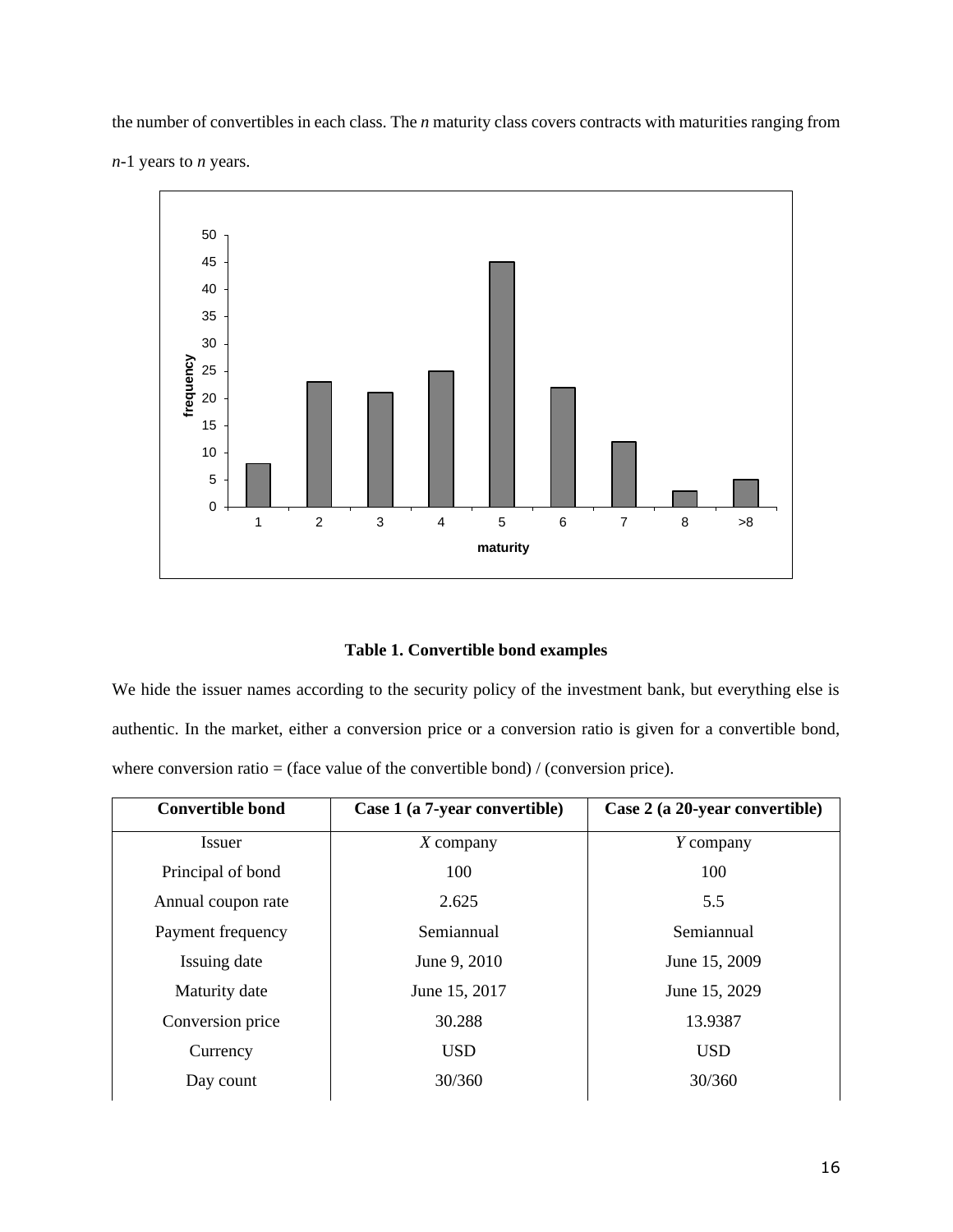| Business day convention | Following | Following            |
|-------------------------|-----------|----------------------|
| Put price               |           | 100 at June 20, 2014 |

Let valuation date be September 10, 2012. An interest rate curve is the term structure of interest rates, derived from observed market instruments that represent the most liquid and dominant interest rate products for certain time horizons. Normally the curve is divided into three parts. The short end of the term structure is determined using the London Interbank Offered Rates (LIBOR). The middle part of the curve is constructed using Eurodollar futures that require convexity adjustments. The far end is derived using mid swap rates. The LIBOR-future-swap curve is presented in Table 2. We bootstrap the curve and get the continuously compounded zero rates.

#### **Table 2: A list of instruments used to build a USD interest rate curve**

This table displays the closing prices as of September 10, 2012. These instruments are used to construct an interest rate curve.

| <b>Instrument Name</b>            | <b>Price</b> |
|-----------------------------------|--------------|
| September 19, 2012 LIBOR          | 0.6049%      |
| September 2012 Eurodollar 3 month | 99.6125      |
| December 2012 Eurodollar 3 month  | 99.6500      |
| March 2013 Eurodollar 3 month     | 99.6500      |
| June 2013 Eurodollar 3 month      | 99.6350      |
| September 2013 Eurodollar 3 month | 99.6200      |
| December 2013 Eurodollar 3 month  | 99.5900      |
| March 2014 Eurodollar 3 month     | 99.5650      |
| 2 year swap rate                  | 0.3968%      |
| 3 year swap rate                  | 0.4734%      |
| 4 year swap rate                  | 0.6201%      |
| 5 year swap rate                  | 0.8194%      |
| 6 year swap rate                  | 1.0537%      |
| 7 year swap rate                  | 1.2738%      |
| 8 year swap rate                  | 1.4678%      |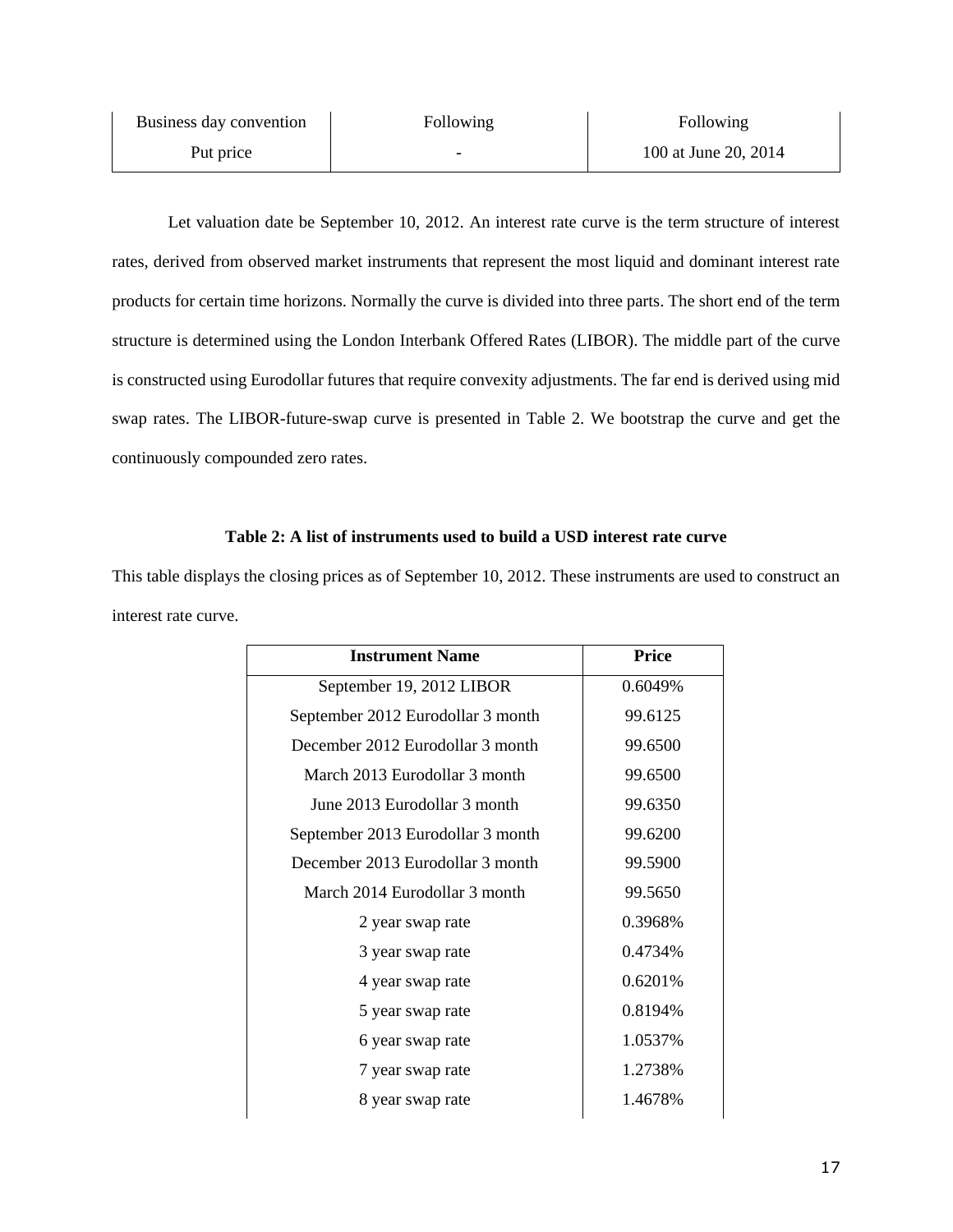| 9 year swap rate  | 1.6360%  |
|-------------------|----------|
| 10 year swap rate | 1.7825%  |
| 12 year swap rate | 2.0334\% |
| 15 year swap rate | 2.2783%  |
| 20 year swap rate | 2.4782%  |
| 25 year swap rate | 2.5790\% |
| 30 year swap rate | 2.6422%  |
|                   |          |

The equity information and recovery rates are provided in Table 3. To determine hazard rates, we need to know the observed market prices of corporate bonds or CDS premia, as the market standard practice is to fit the implied risk-neutral default intensities to these credit sensitive instruments. The corporate bond prices are unfortunately not available for companies *X* and *Y*, but their CDS premia are observable as shown in Table 4. Usually the CDS market leads the bond market, in particular during crisis situation. Liquidity in the bond market is typically drying up during a financial crisis. Demand for insurance against default risk, on the other hand, increases if the issuer is experiencing financial stress. Consequently, prices and spreads derived from the CDS market tend to be more reliable. Said differently, CDSs on reference entities are often more actively traded than bonds issued by the same entities.

Unlike other studies that use bond spreads for pricing (see Tsiveriotis and Fernandes (1998), Ammann *et al* (2003), Zabolotnyuk *et al* (2010), etc.), we perform risky valuation based on credit information extracted from CDS spreads. Given the recovery rates and the CDS premia, we can compute the hazard rates via a standard calibration process (J.P. Morgan, 2001).

#### **Table 3. Equity and recovery information**

This table displays the closing stock prices and dividend yields on September 10, 2012, as well as the recovery rates

|                | Company $X$ |       |
|----------------|-------------|-------|
| Stock price    | 34.63       | 23.38 |
| Dividend yield | 2.552%      | 3.95% |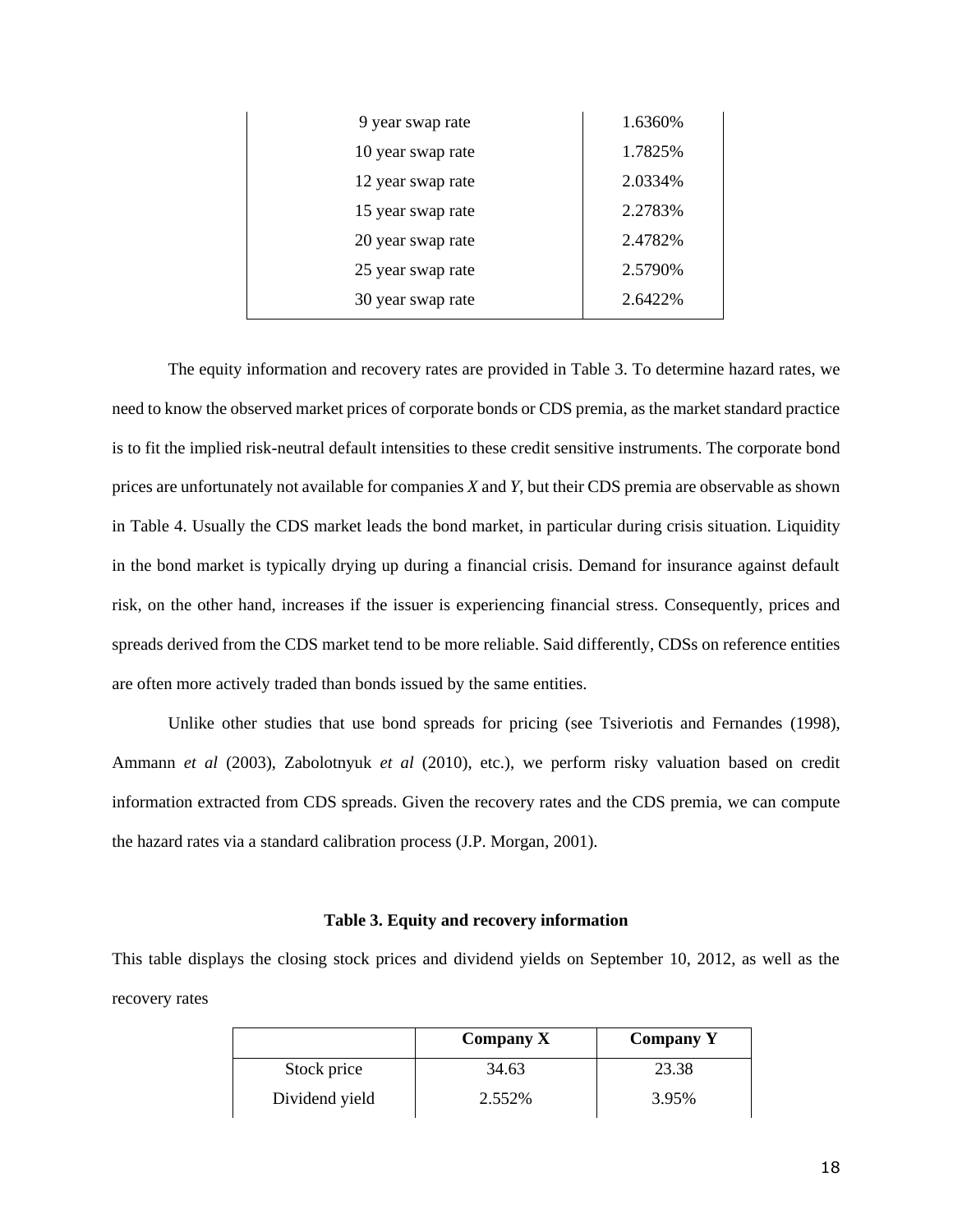| Bond recovery rate   | 40% | 36.14% |
|----------------------|-----|--------|
| Equity recovery rate | 2%  | 1%     |

#### **Table 4. CDS premia**

This table displays the closing CDS premia as of September 10, 2012.

| <b>Name</b>        | <b>Company X</b> | <b>Company Y</b> |
|--------------------|------------------|------------------|
| 6 month CDS spread | 0.00324          | 0.01036          |
| 1 year CDS spread  | 0.00404          | 0.01168          |
| 2 year CDS spread  | 0.00612          | 0.01554          |
| 3 year CDS spread  | 0.00825          | 0.01924          |
| 4 year CDS spread  | 0.01027          | 0.02272          |
| 5 year CDS spread  | 0.01216          | 0.02586          |
| 7 year CDS spread  | 0.01388          | 0.02851          |
| 10 year CDS spread | 0.01514          | 0.03003          |
| 15 year CDS spread | 0.01544          | 0.03064          |
| 20 year CDS spread | 0.01559          | 0.03101          |

The most important input parameter to be determined is the volatility for valuation. A common approach in the market is to use ATM implied Black-Scholes volatilities to price convertible bonds. For the 5-year outstanding convertible bond (case 1 in Table 1), we find the ATM implied Black-Scholes volatility is 31.87%, and then price the convertible bond accordingly. The results are shown in Table 5. Our analysis actually indicates an overpricing of 0.42%.

For the 17-year outstanding convertible bond (case 2 in Table 1), however, most liquid stock options have relatively short maturates (rarely more than 8 years). Therefore, some authors, such as Ammann *et al* (2003), Loncarski *et al* (2009), Zabolotnyuk *et al* (2010), have to make do with historical volatilities. Similarly, we calculate the historical volatility as the annualized standard deviation of the daily log returns of the last 2 years (from September 10, 2010 to September 10, 2012), and then value the convertible bond based on this real-world volatility. The result shown in Table 5 reports an underpricing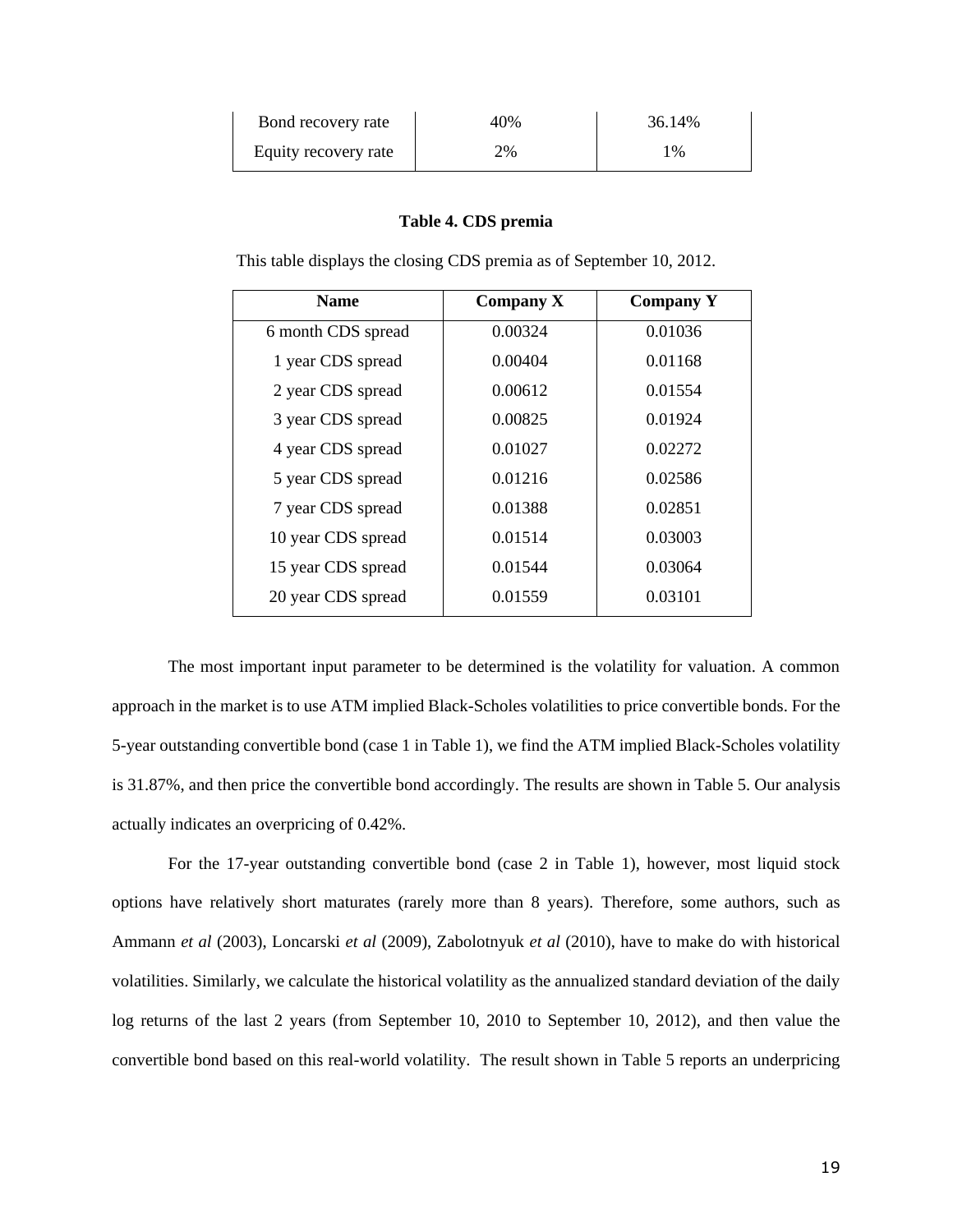of 1.07%. The test results demonstrate that the model prices are very close to the market prices, indicating that the model is quite accurate.

#### **Table 5. Model prices vs. market prices**

This table shows the differences between the model prices and the market prices of the convertible bonds under different volatility assumptions, where Difference =  $(Model)$  price) /  $(Market)$  observed price) – 1. The convertible bonds are defined in Table 1.

|                       | Case 1 (a 7-year convertible)        | Case 2 (a 20-year convertible)   |  |
|-----------------------|--------------------------------------|----------------------------------|--|
| Type of volatility    | ATM implied Black-Scholes volatility | Annualized historical volatility |  |
| Value of volatility   | 31.87%                               | 18.07%                           |  |
| Model price           | 134.32                               | 171.58                           |  |
| Market observed price | 134.88                               | 169.77                           |  |
| <b>Difference</b>     | $-0.42\%$                            | 1.07%                            |  |

We repeat this exercise for all contracts on all observation dates. For any short-maturity convertible bond, we use the ATM implied Black-Scholes volatility for pricing, whereas for any long-maturity convertible bond, we perform valuation via the historical volatility. The results are presented in Tables 6.

#### **Table 6. Underpricing statistics for different maturity classes**

An observation corresponds to a price snapshot of a convertible bond at a certain valuation date. Underpricing is referred to as the model price minus the market price.

| <b>Maturity</b><br><b>Observations</b> |       | Underpricing                |      |        |             |
|----------------------------------------|-------|-----------------------------|------|--------|-------------|
|                                        |       | Mean $(\% )$<br>Std $(\% )$ |      | Max(%) | Min $(\% )$ |
| $\leq$ 8 years                         | 82998 | $-0.13$                     | 1.37 | 0.79   | $-1.08$     |
| $> 8$ years                            | 2610  | 1.67                        | 2.03 | 2.24   | 0.58        |

Next, our sample is partitioned into subsamples according to the moneyness of convertibles. The moneyness is measured by the ratio of the conversion value to the equivalent straight bond value or the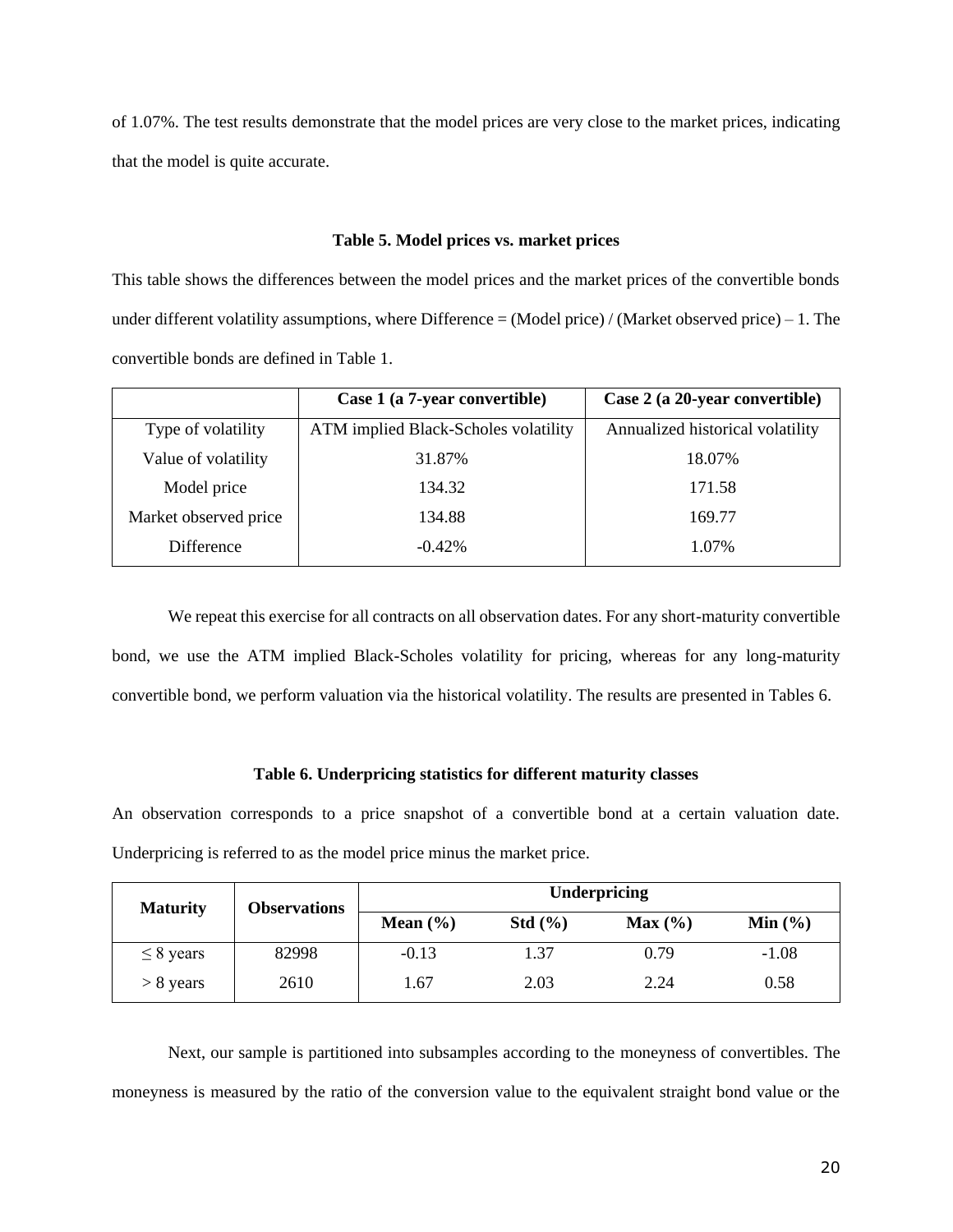investment value. The underpricing of each daily observation with respect to the degree of moneyness is shown in Table 7, where moneyness between 0 and 0.9 corresponds to out-of-the-money; moneyness between 0.9 and 1.1 represents around-the-money; and moneyness higher than 1.1 is related to in-themoney.

#### **Table 7. Underpricing statistics for different moneyness classes**

The moneyness is measured by dividing the conversion value through the associated straight bond value. An observation corresponds to a snapshot of the market used to price a convertible bond at a certain valuation date.

| <b>Moneyness</b> | <b>Observations</b> | Underpricing |             |  |
|------------------|---------------------|--------------|-------------|--|
|                  |                     | Mean $(\% )$ | Std $(\% )$ |  |
| < 0.5            | 5794                | 0.72         | 2.23        |  |
| $0.5 - 0.7$      | 10595               | $-0.87$      | 2.37        |  |
| $0.7 - 0.9$      | 19850               | 0.51         | 1.64        |  |
| $0.9 - 1.1$      | 14737               | 0.45         | 1.12        |  |
| $1.1 - 1.3$      | 14379               | $-0.55$      | 1.89        |  |
| $1.3 - 1.5$      | 11631               | $-0.42$      | 2.04        |  |
| >1.5             | 8622                | $-0.62$      | 1.72        |  |

From Tables 7, it can be seen that the model prices fluctuate randomly around the market prices (sometimes overpriced and sometimes underpriced), indicating the model is quite accurate. Empirically, we do not find support for presence of a systematic underpricing as indicated in previous studies (see Carayannopoulos and Kalimipalli (2003), Ammann *et al* (2003), etc.). If there is no underpricing, how has the arbitrage strategy been successful in the past? Maybe convertible arbitrage is not solely based on underpricing.

In a typical convertible bond arbitrage strategy, the arbitrageur entails purchasing a convertible bond and selling the underlying stock to create a delta neutral position. The number of shares sold short usually reflects a delta-neutral or market neutral ratio. It is well known that delta neutral hedging not only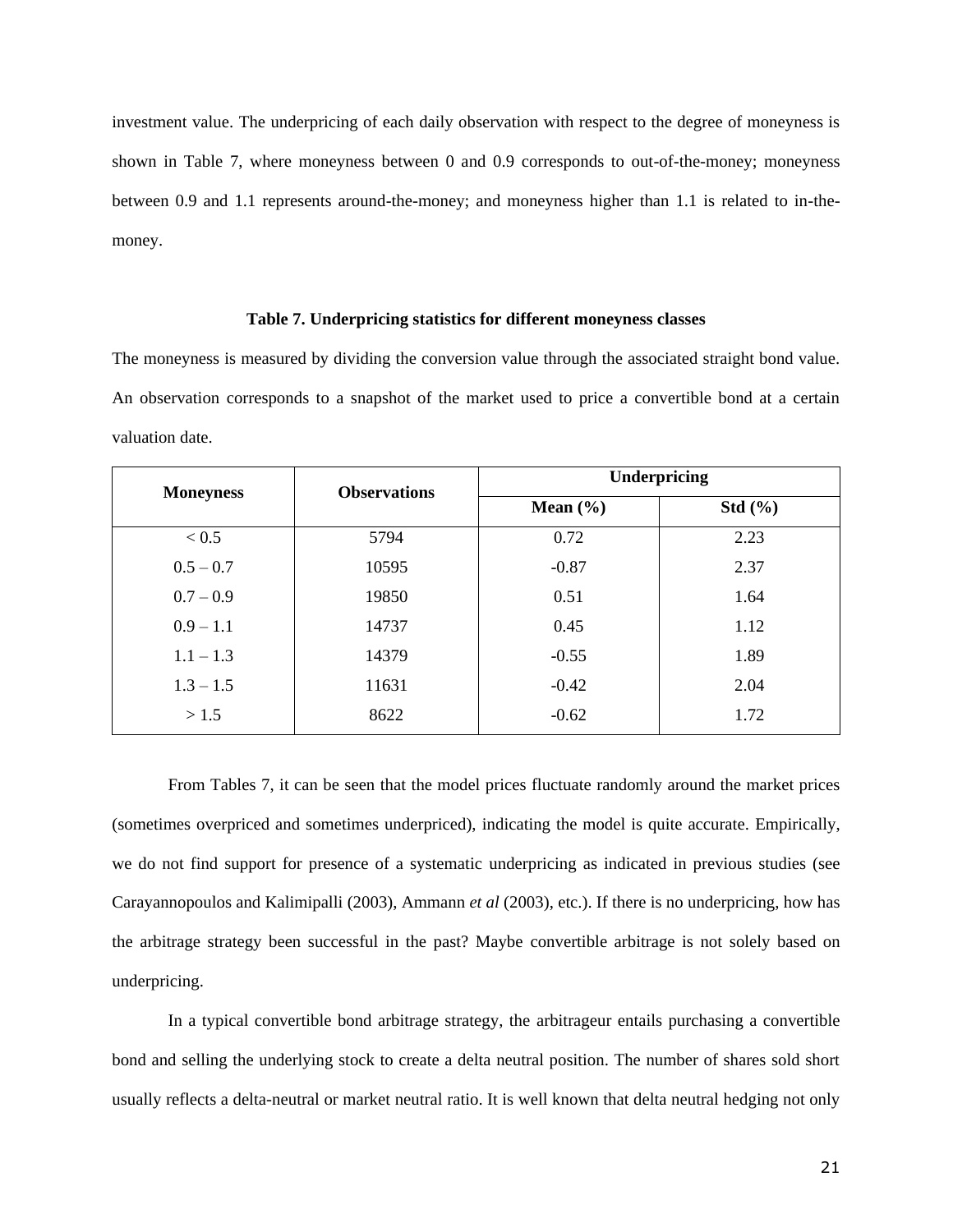removes small directional risks but also is capable of making a profit on an explosive upside or downside breakout if the position's gamma is kept positive. As such, delta neutral hedging is great for uncertain stocks that are expected to make huge breakouts in either direction. Since convertible bonds are issued mainly by start-up or small companies, the chance of a large movement in either direction is very likely. Even for very small movements in the underlying stock price, profits can still be generated from the yield of the convertible bond and the interest rebate for the short position.

We calculate the delta and gamma values for the two deals described in table 1. The Greek vs. spot equity price graphs are plotted in Figures  $2 \sim 5$ . It can be seen that the deltas increase with the underlying stock prices in Figures 2 and 4. At low market levels, the convertibles behave like their straight bonds with very small deltas. As the stock price increases, conversion becomes more likely. At certain market levels the convertibles are certain to be converted. In this case, the convertibles are similar to the underlying equities and the deltas are equal to the number of shares (i.e., conversion ratios).

#### **Figure 2. Delta vs spot price graph for a 7-year convertible bond**

This graph shows how the delta of the 7-year convertible bond (described in Table 1) changes as the underlying stock price changes.

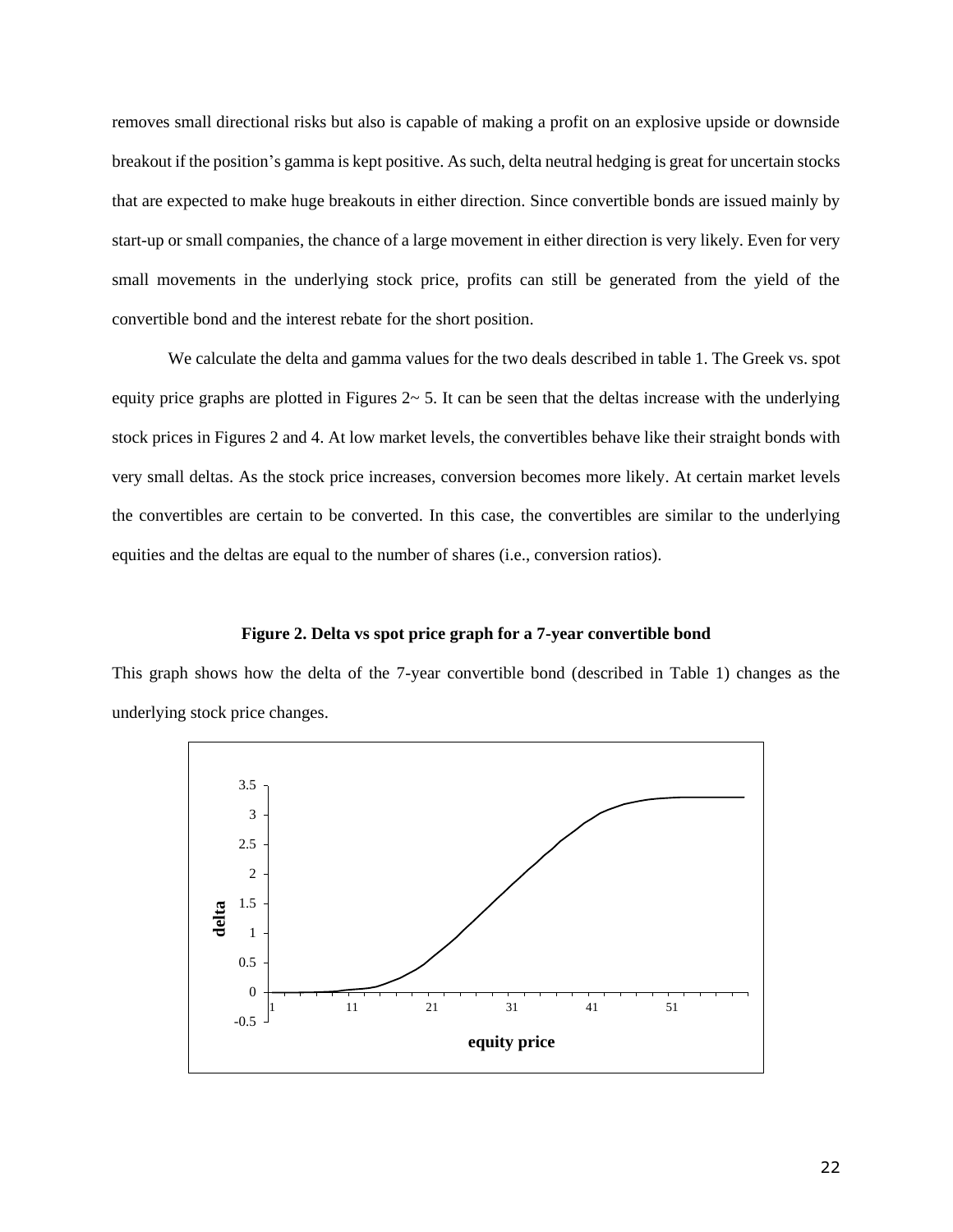## **Figure 3. Variation in gamma vs. spot price for a 7-year convertible bond**



This graph shows how the gamma of the 7-year convertible bond (described in Table 1) changes as the underlying stock price changes.



This graph shows how the delta of the 20-year convertible bond (described in Table 1) changes as the underlying stock price changes.

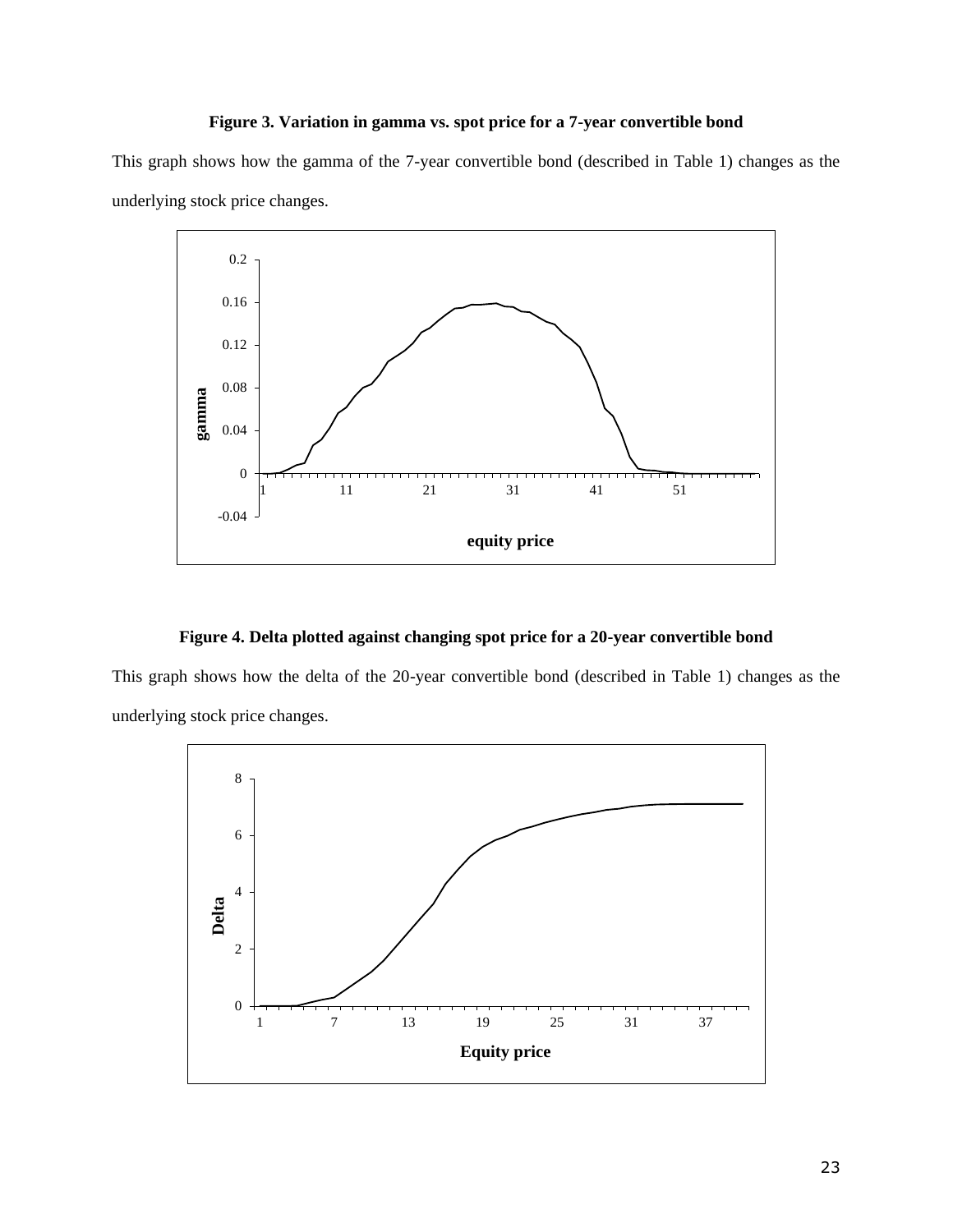#### **Figure 5. Gamma variation with spot price for a 20-year convertible bond**

This graph shows how the gamma of the 20-year convertible bond (described in Table 1) changes as the underlying stock price changes.



The gamma diagrams in Figures 3 and 5 have a frown shape. The gammas are the highest when the convertibles are at-the-money. It is intuitive that when the stock prices rise or fall, profits increase because of favorably changing deltas. For this reason, convertible bonds are very good candidates for delta neutral hedging. Relatively large positive gammas of convertibles could be one of the main drivers of profitability in convertible arbitrage.

# **5. Conclusion**

This paper aims to price hybrid financial instruments (e.g., convertible bonds) whose values may simultaneously depend on different assets subject to credit risk in a proper and consistent way. The motivation for our model is that if a company goes bankrupt, all the securities (including the equity) of the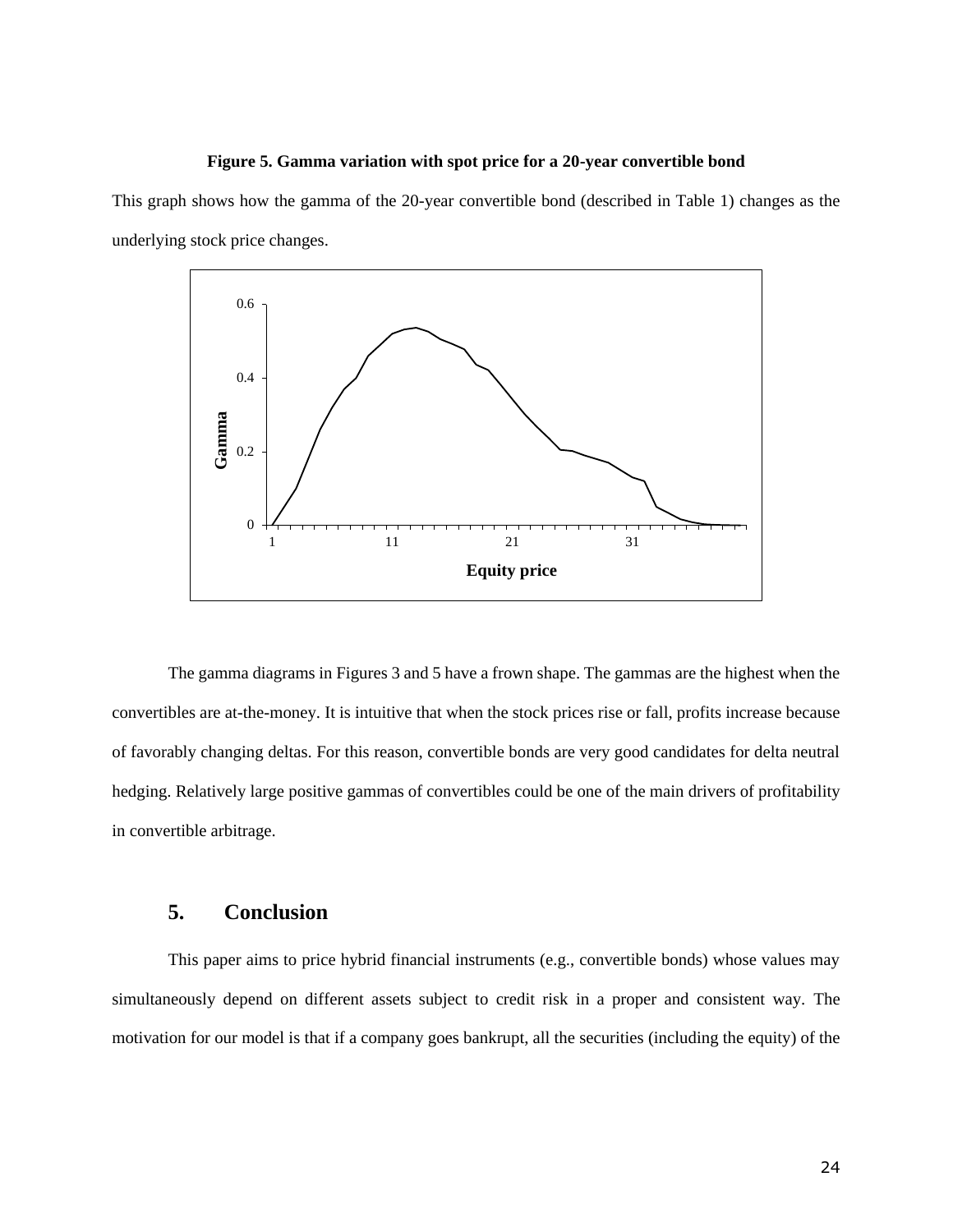company default. The recovery is realized in accordance with the priority established by the Bankruptcy Code. In other words, different securities have the same probability of default, but different recovery rates.

Our study shows that risky asset pricing is quite different from risk-free asset pricing. In fact, the expectation of a defaultable asset actually grows at a risky rate rather than the risk-free rate. This conclusion is vital for risky valuation.

We propose a hybrid framework to value risky equities and debts in a unified way. The model relies on the probability distribution of the default jump rather than the default jump itself. As such, the model can achieve a high order of accuracy with a relatively easy implementation.

Empirically, we do not find evidence supporting a systematic underpricing hypothesis. We also find that convertible bonds have relatively large positive gammas, implying that convertible arbitrage can make a significant profit on a large upside or downside movement in the underlying stock price.

#### **Appendix**

In this section, we describe the numerical method used to solve discrete forms of (23) and (28). Let

 $\overline{\phantom{a}}$  $\bigg)$  $\backslash$  $\overline{\phantom{a}}$  $\setminus$ ſ = 0 ln *S*  $x = \ln\left(\frac{S_t}{s}\right)$  and define backward time as  $\delta = T - t$ . The equations (23) and (28) can be rewritten as

$$
\frac{\partial B}{\partial \delta} - \frac{1}{2} \sigma^2 \frac{\partial^2 B}{\partial x^2} - \left( r - q + h(1 - \varphi_s) - \frac{\sigma^2}{2} \right) \frac{\partial B}{\partial x} + \left( r + h(1 - \varphi_b) \right) B = 0 \tag{A1}
$$

$$
\frac{\partial G}{\partial \delta} - \frac{1}{2} \sigma^2 \frac{\partial^2 G}{\partial x^2} - \left( r - q + h(1 - \varphi_s) - \frac{\sigma^2}{2} \right) \frac{\partial G}{\partial x} + \left( r + h(1 - \varphi_s) \right) G = 0 \tag{A2}
$$

The equations (A1) and (A2) can be approximated using Crank-Nicolson rule. We discretize the *x* to be equally spaced as a grid of nodes  $0 \sim M$ . At the maturity,  $G_T$  and  $B_T$  are determined according to (29) and (30). At any time  $i+1$ , the boundary conditions are

$$
\begin{cases}\nB_0^{i+1}(1+0.5(r+h(1-\varphi_b)\Delta \tau) = B_0^i(1-0.5(r+h(1-\varphi_b))\Delta \tau) \\
G_0^{i+1}(1+0.5(r-q+h(1-\varphi_s)\Delta \tau) = G_0^i(1-0.5(r-q+h(1-\varphi_s))\Delta \tau)\n\end{cases}
$$
 when  $x \approx 0$  (A3)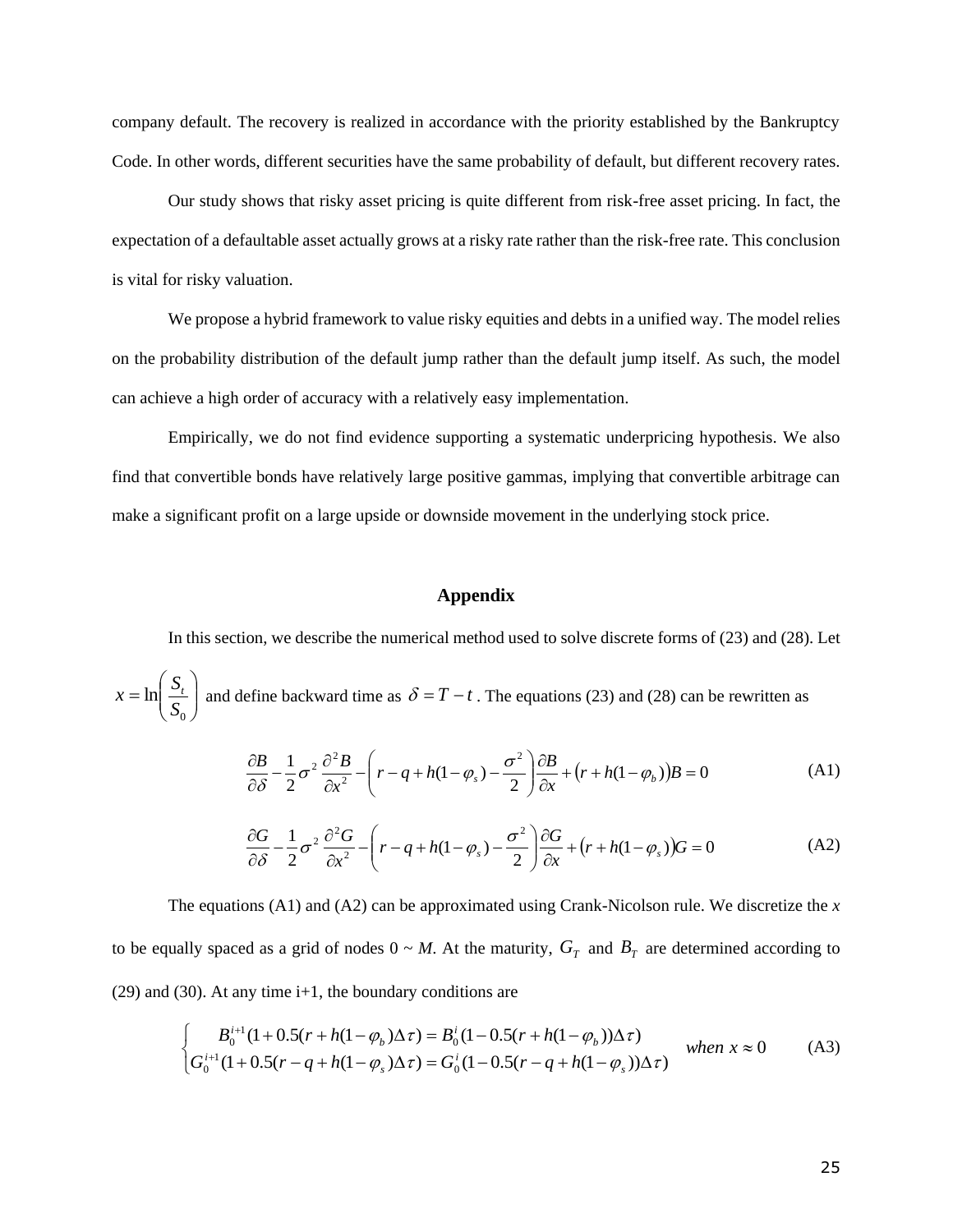$$
\begin{cases}\nB_M^{i+1} = 0 & \text{when } x \approx \infty \\
G_M^{i+1} = \eta S_M\n\end{cases} \tag{A4}
$$

Then, we conduct the backward induction. The procedure is as follows.

For  $i =$  penultimate Time to current Time

// determine accrual interest and call/put prices

// determine boundary nodes

// use the PSOR (Projected Successive over Relaxation) method to obtain the

continuation value of the bond component  $\tilde{B}_t$  and the continuation value of the equity

component  $\tilde{G}_t$ , applying the constraints (31).

EndFor

The value at node $[0][y]$  is the convertible bond price where the equity price at node $[0][y]$  is equal to the current market stock price.

#### **References**

Agarwal, V., Fung, W., Loon, Y. and Naik, N. (2007) Liquidity provision in the convertible bond market: analysis of convertible arbitrage hedge funds. CFR-working paper.

Ammann, M., Kind, A., and Wilde, C. (2003) Are convertible bonds underpriced? An analysis of the French market. *Journal of Banking & Finance* 27: 635-653.

Ammann, M, Kind, A., and Wilde, C. (2008) Simulation-based pricing of convertible bonds. *Journal of empirical finance*, 15: 310-331.

Andersen, L. and Buffum, D. (2004) Calibration and implementation of convertible bond models. *Journal of Computational Finance* 7: 1-34.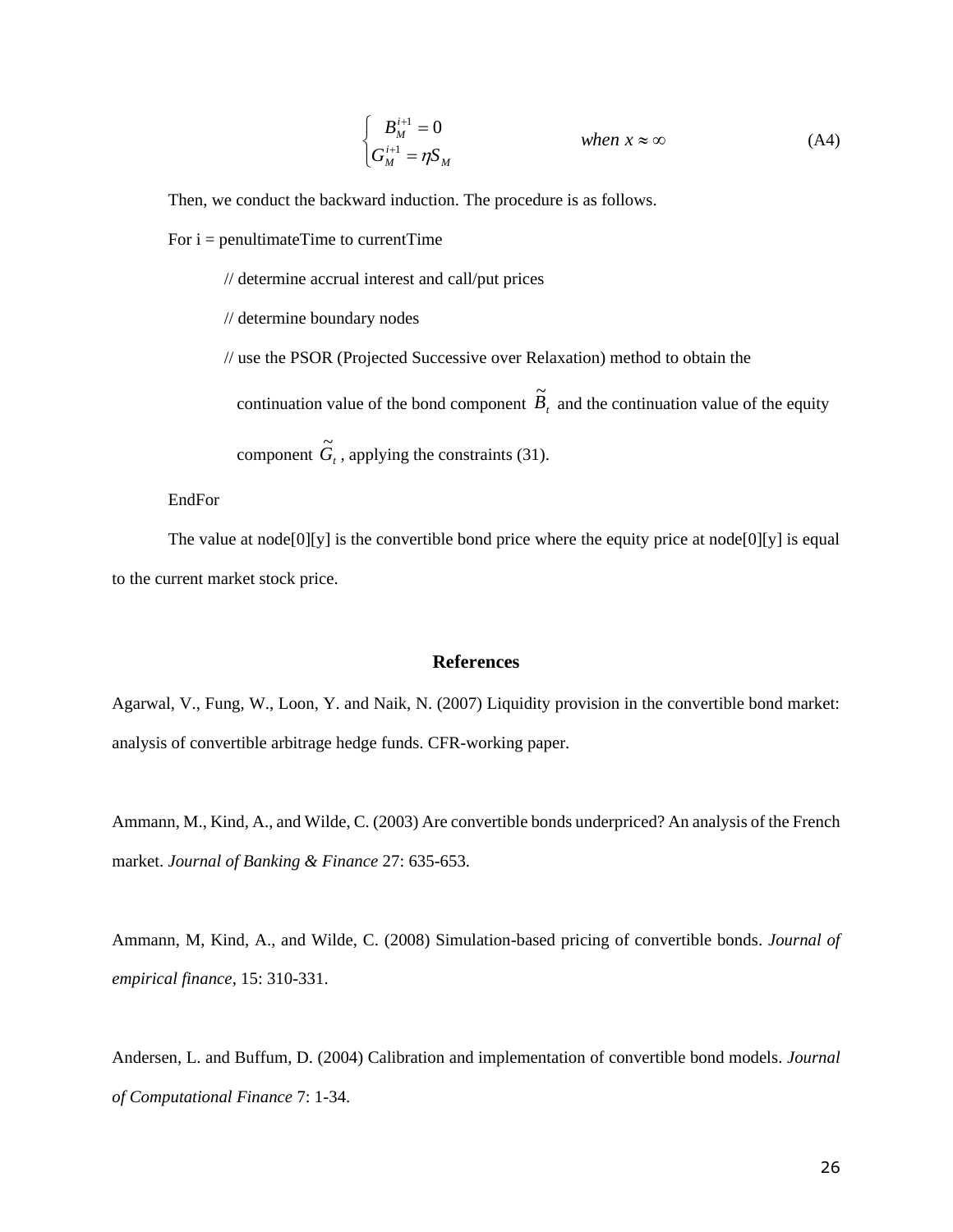Ayache, E., Forsyth, P. A., and Vetzal, K. R. (2003) The valuation of convertible bonds with credit risk. *Journal of Derivatives* 11: 9-30.

Batta, G., Chacko, G. and Dharan, B. (2007) Valuation consequences of convertible debt issuance. Working paper.

Bloomberg (2009) OVCV model description. Quantitative research and development, Equities team.

Brennan, M. and Schwartz, E. (1980) Analyzing convertible bonds. *Journal of Financial and Quantitative Analysis* 15: 907-929.

Calamos, N. P. (2011) *Convertible arbitrage: Insights and techniques for successful hedging*. John Wiley & Sons.

Carr, P. and Linetsky, V. (2006) A jump to default extended CEV model: an application of Bessel processes. *Finance and Stochastics* 10: 303-330.

Carayannopoulos, P. and Kalimipalli, M. (2003) Convertible bond prices and inherent biases. *Journal of Fixed Income* 13: 64-73.

Choi, D., Getmansky, M. and Tookes, H. (2009) Convertible bond arbitrage, liquidity externalities, and stock prices. *Journal of Financial Economics* 91: 227-251.

Davis, M. and Lischka, F. R. (1999) Convertible bonds with market risk and credit risk. Working paper, Tokyo-Mitsubishi International plc.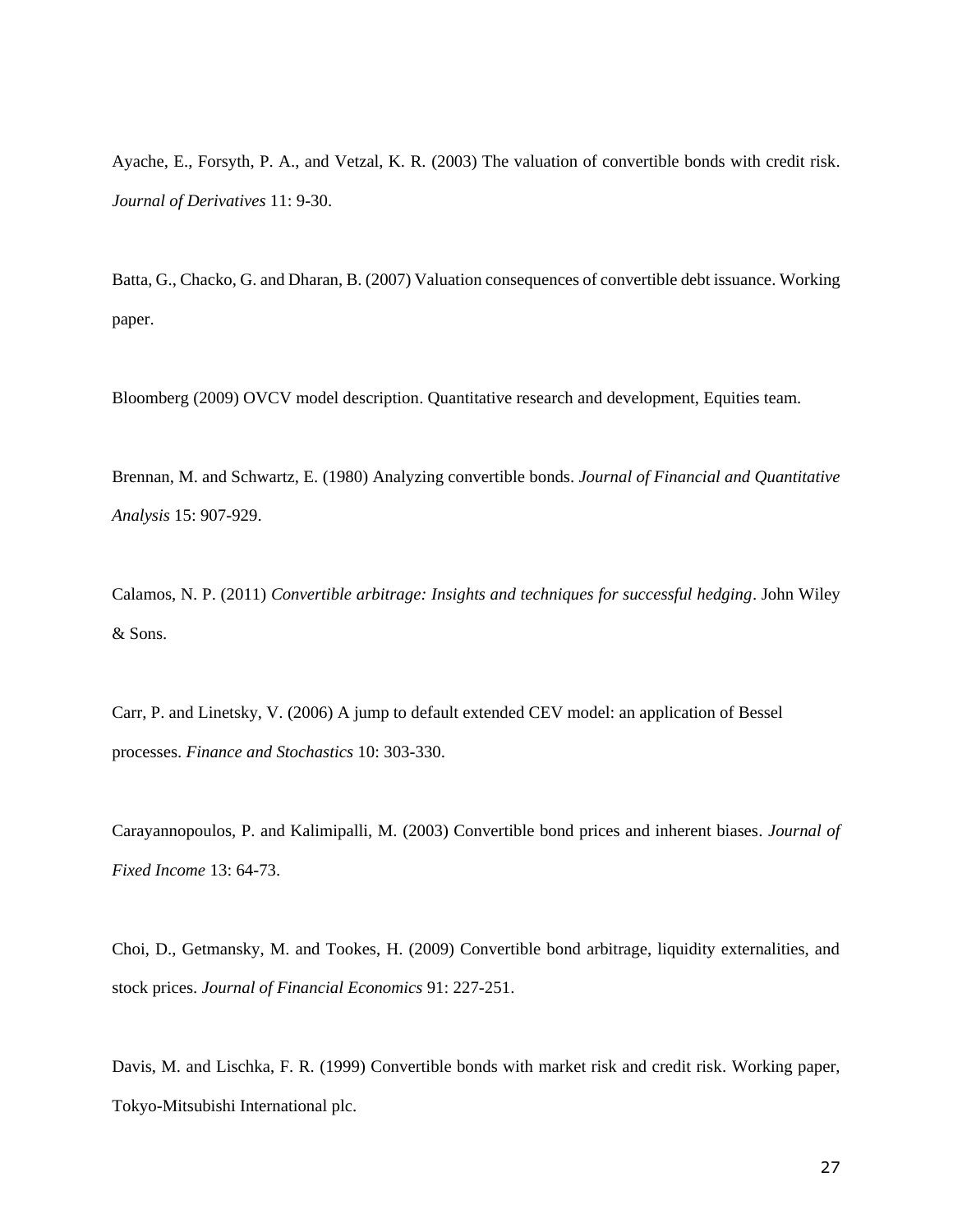Duffie, D., and Huang, M. (1996) Swap rates and credit quality. *Journal of Finance* 51: 921-949.

Duffie, D., and Singleton, K. J. (1999) Modeling term structure of defaultable bonds. *Review of Financial Studies* 12: 687-720.

Ederington, L. and Lee, H. (1993) How markets process information: News releases and volatility. *Journal of Finance* 48: 1161-1191.

FinPricing, 2013, FinPricing Data, [https://finpricing.com/lib/IrCurve.html](https://finpricing.com/lib/FxVolIntroduction.html)

Grimwood, R., and Hodges, S. (2002) The valuation of convertible bonds: a study of alternative pricing models. Working paper, Warwick University.

Goldman Sachs (1994) Valuing convertible bonds as derivatives. Quantitative Strategies Research Notes, Goldman Sachs.

Hull, J. (2003) *Options, Futures and Other Derivatives (5th ed.)*. Prentice Hall, Upper Saddle River, NJ.

Jarrow, R. A. and Protter, P. (2004) Structural versus reduced form models: a new information based perspective. *Journal of Investment Management* 2: 34-43.

Loncarski, I., Horst, J. and Veld C. (2009) The rise and demise of the convertible arbitrage strategy. *Financial Analysts Journal* 26: 35-50.